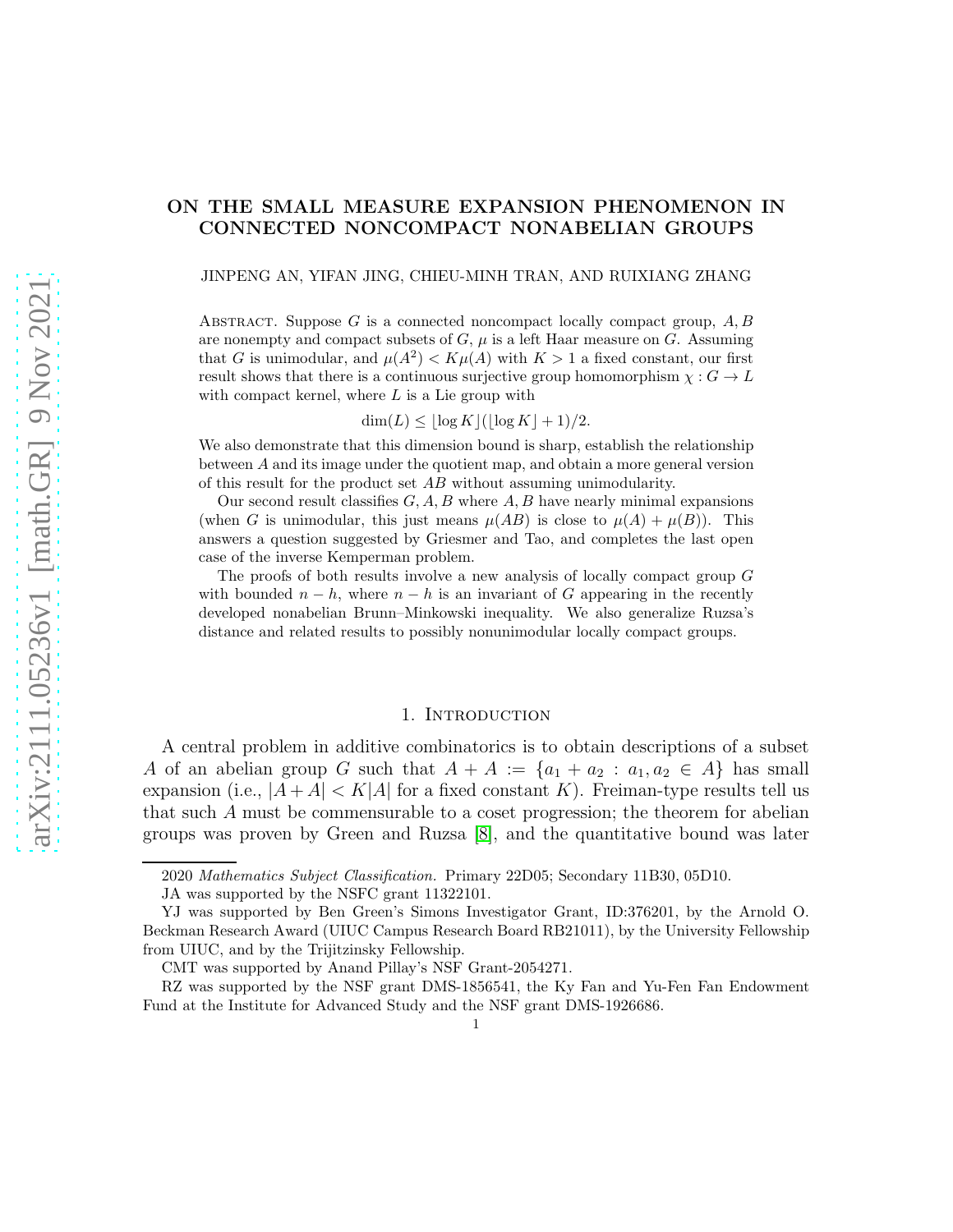improved by Sanders [\[22\]](#page-24-0). When  $K = 2$ , a stronger conclusion in the same line is given by Kemperman's structure theorem [\[16\]](#page-24-1), which classifies finite subsets  $A, B$ of an abelian group G such that  $|A + B| < |A| + |B|$ . Another famous result in this direction is Freiman's  $(3k-4)$  theorem, which tells us that if  $A \subseteq \mathbb{Z}$  satisfies  $|A+A| \leq 3|A|-4$ , then A must be contained in an arithmetic progression of length  $2|A| - 1$ . The theory have been extended to various settings, which brings together ideas from different areas of mathematics. In this paper, we obtain the counterpart of the above results for connected noncompact locally compact groups.

For the rest of the introduction, let G be a connected locally compact group,  $\mu_G$ a left Haar measure on G, and  $A, B \subseteq G$  are nonempty and compact. As usual, we let  $AB = \{ab : a \in A, b \in B\}$  be the productset of A and B. We also write  $A^2$  when  $A = B$ . Even though we have a more general result that applies arbitrary  $G$ , we will assume for simplicity in the next result that G is unimodular (i.e.,  $\mu$ <sup>G</sup> is also a right Haar measure on  $G$ , which holds, for example, when  $G$  is a semisimple Lie group). Our first main theorem tells us that small expansion in an arbitrary locally compact group arise from small expansion in a Lie group of small dimension:

<span id="page-1-0"></span>**Theorem 1.1** (Small measure expansions in unimodular noncompact groups). Let G be a connected unimodular noncompact locally compact group,  $\mu_G$  is a left Haar measure. Suppose A is a compact subset of G of positive measure, and

$$
\mu_G(A^2) < K\mu_G(A).
$$

Then there is a continuous surjective group homomorphism  $\chi : G \to L$  with compact kernel, where L is a connected Lie group with

$$
\dim(L) \le \lfloor \log K \rfloor (\lfloor \log K \rfloor + 1)/2.
$$

Moreover, with  $A' = \chi(A)$ , we have  $\mu_L((A')^2) \leq 32K^6\mu_L(A')$ .

The dimension bound in the above theorem is sharp, which is saturated, e.g., when G is the pseudo-orthogonal group  $SO(r, 1)$ , which has dimension  $r(r + 1)/2$ . On the other hand, for every  $\varepsilon > 0$ , the construction by the last three authors given in [\[15\]](#page-24-2) gives us  $A \subseteq G$  with  $\mu_G(A^2) < 2^{r+\epsilon} \mu_G(A)$ . We have the following immediate corollary, which can be applied to works by Fanlo [\[5\]](#page-23-1) and Machado [\[19\]](#page-24-3) on variants of small expansion problems.

<span id="page-1-1"></span>Corollary 1.2. Let G be a connected unimodular noncompact Lie group with no nontrivial compact normal subgroups. Suppose there is a compact subset  $A \subseteq G$  of positive measure, and  $\mu_G(A^2) < K\mu_G(A)$ . Then  $\dim(G) \leq \lfloor \log K \rfloor (\lfloor \log K \rfloor + 1)/2$ .

An ineffective version of Theorem [1.1,](#page-1-0) with no quantitative bound on the dimension of L can be deduced from Carolino's classification of measure approximate groups of locally compact groups  $[3]$ . When G is a nilpotent Lie group with no compact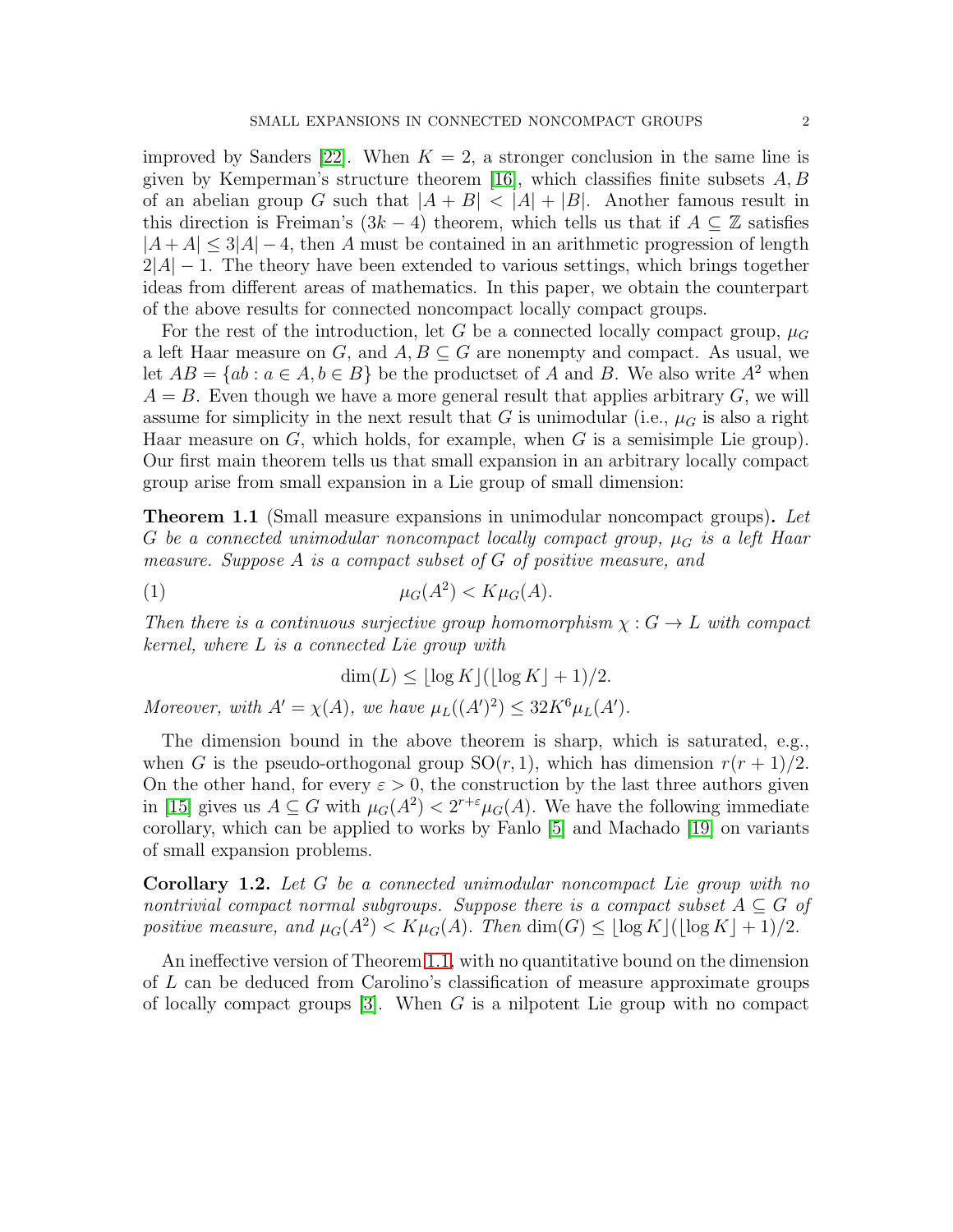normal subgroups, the bound in Corollary [1.2](#page-1-1) can be strengthened to  $\log K$ . This is a result by Gelandar and Hrushovski [\[11\]](#page-23-3) and they used it to characterize finite approximate groups; see also [\[23\]](#page-24-4).

A key ingredient of the proof of Theorem [1.1](#page-1-0) is the recently developed nonabelian Brunn–Minkowski inequality [\[15\]](#page-24-2) by the last three authors. This produces a structural constraint  $n - h < \log K + 1$  on the group G, where  $n - h$  is an invariant of G roughly measuring its "noncompact dimension". A main new component of this paper is a structural study of G with  $n - h < \log K + 1$ , which yields the desired  $\chi$ and L. Even though the Brunn–Minkowski inequality obtained in [\[15\]](#page-24-2) is sharp for a large class of groups (e.g. matrix groups, solvable groups), it can be nonsharp for certain other groups. Somewhat surprisingly, we still manage to deduce a sharp dimension bound for all locally compact groups. This is done through a more involved analysis.

The small expansion condition of  $A'$  in Theorem [1.1](#page-1-0) can be obtained using a nonunimodular generalization of an argument of Tao [\[24\]](#page-24-5) to replace A with a commensurable approximate groups, as well as a geometric spillover argument.

Theorem [1.1](#page-1-0) will be presented as a special case of Theorem [7.1,](#page-20-0) which applies to all connected noncompact locally compact groups and pairs  $(A, B)$  with the product set AB have small measures in an appropriate sense compared to the measures of A and B. This requires us to introduce in addition an notion of Ruzsa's distance for nonunimodular groups and develop the related machinery.

In the rest of the introduction, we further explore the behaviours of sets and groups in Theorem [1.1](#page-1-0) when a very small measure expansion occurs. We first introduce the notion of discrepancy, which is standard in the literature.

**Definition 1.3** (discrepancy). Let G be a unimodular group, and  $\mu_G$  a Haar measure on G. Given compact sets  $A, B \subseteq G$ , the *discrepancy* of A and B, denoted by  $\mathfrak{d}_G(A, B)$ , is  $\mu_G(AB) - \mu_G(A) - \mu_G(B)$ .

Our next main result characterizes structures of groups and sets with expansion strictly less than 4.

<span id="page-2-0"></span>**Theorem 1.4** (Nearly minimal expansions in noncompact groups). Let G be a connected noncompact locally compact group,  $\mu_G$  a left Haar measure, and  $\nu_G$  a right Haar measure on  $G$ . Suppose  $A, B$  are compact subsets of  $G$ , each of positive measure, and

(2) 
$$
\left(\frac{\nu_G(A)}{\nu_G(AB)}\right)^{\frac{1}{2}} + \left(\frac{\mu_G(B)}{\mu_G(AB)}\right)^{\frac{1}{2}} > 1,
$$

Then G is unimodular, and there is a constant  $c \in [1/20, 1)$  such that the following hold.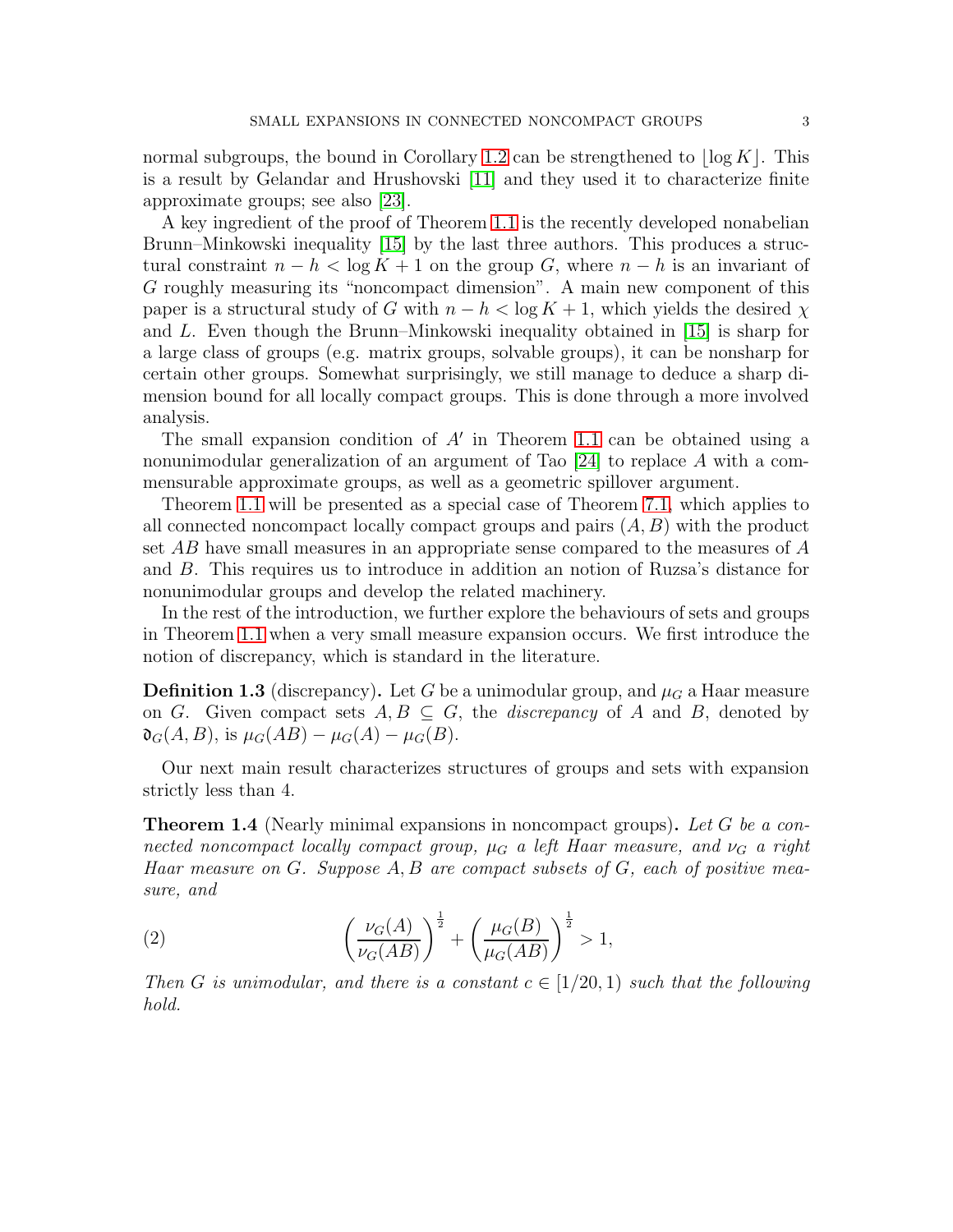- (i) If  $0 < \mathfrak{d}_G(A, B) < c \min{\mu_G(A), \mu_G(B)}$ , then there is a continuous surjective group homomorphism  $\chi : G \to \mathbb{R}$  with compact kernel, and two intervals  $I, J \subseteq \mathbb{R}$ , such that  $A \subseteq \chi^{-1}(I)$  and  $B \subseteq \chi^{-1}(J)$ , and  $\mu_G(\chi^{-1}(I)) - \mu_G(A)$  $100\mathfrak{d}_{G}(A, B), \mu_G(\chi^{-1}(J)) - \mu_G(B) < 100\mathfrak{d}_{G}(A, B).$
- (ii) If  $\mathfrak{d}_{G}(A, B) = 0$ , then there is a continuous surjective group homomorphism  $\chi$ :  $G \to \mathbb{R}$  with compact kernel, and two intervals  $I, J \subseteq \mathbb{R}$ , such that  $A = \chi^{-1}(I)$ and  $B = \chi^{-1}(J)$ .

It is easy to see that when  $c > 1$ , the structural characterization obtained in statement (i) will no longer hold. We conjecture that one can take  $c = 1$  in Theorem [1.4.](#page-2-0)

Interesting in its own right, Theorem [1.4](#page-2-0) also resolves the last open case of the inverse Kemperman problem, which we will now describe. In 1964, Kemperman [\[17\]](#page-24-6) proved that for any compact sets  $A, B$  in a connected unimodular group  $G$ ,

<span id="page-3-0"></span>(3) 
$$
\mu_G(AB) \ge \min{\mu_G(A) + \mu_G(B), \mu_G(G)}.
$$

A more general inequality for possibly nonunimodular G, necessarily involving both the left and the right Haar measure, was also found by Kemperman in the same paper; recently, the second and the third authors [\[13\]](#page-24-7) also generalize [\(3\)](#page-3-0) to possibly disconnected locally compact groups.

The inverse Kemperman problem is to investigate the structural characterizations when the equality in Kemperman's inequality happens or nearly happens. The question for equality was asked by Kemperman himself in [\[17\]](#page-24-6). By "equality nearly happens", we mean that when there is  $\delta > 0$  such that

(4) 
$$
\mu_G(AB) \leq \mu_G(A) + \mu_G(B) + \delta,
$$

and we aim to obtain classifications of the unimodular group  $G$  and compact sets A, B. This problem was proposed by Griesmer and Tao [\[25\]](#page-24-8).

Before our result, with the further assumption that  $G$  is abelian, the situation when the equality happens was determined by Kneser [\[18\]](#page-24-9), and when the equality nearly happens by Tao [\[25\]](#page-24-8) for compact G, and by Griesmer [\[9\]](#page-23-4) for noncompact G. A sharp exponent characterization in the abelian setting was recently obtained by Christ and Iliopoulou [\[4\]](#page-23-5).

When G is nonabelian and unimodular, the characterizations when equality holds in Kemperman's inequality was obtained recently by the second and the third au-thors [\[14\]](#page-24-10), and they also characterized  $G, A, B$  when the equality nearly happens with a sharp exponent bound, under the further assumption that  $G$  is compact. The methods developed in [\[14\]](#page-24-10) for the near equality problems did not work for noncompact group G. Theorem [1.4](#page-2-0) resolved this problem for noncompact groups. The proof applies Theorem [1.1](#page-1-0) for  $K < 4$ , with some further geometric arguments developed in [\[14\]](#page-24-10). Interestingly, the method developed in this paper does not work for compact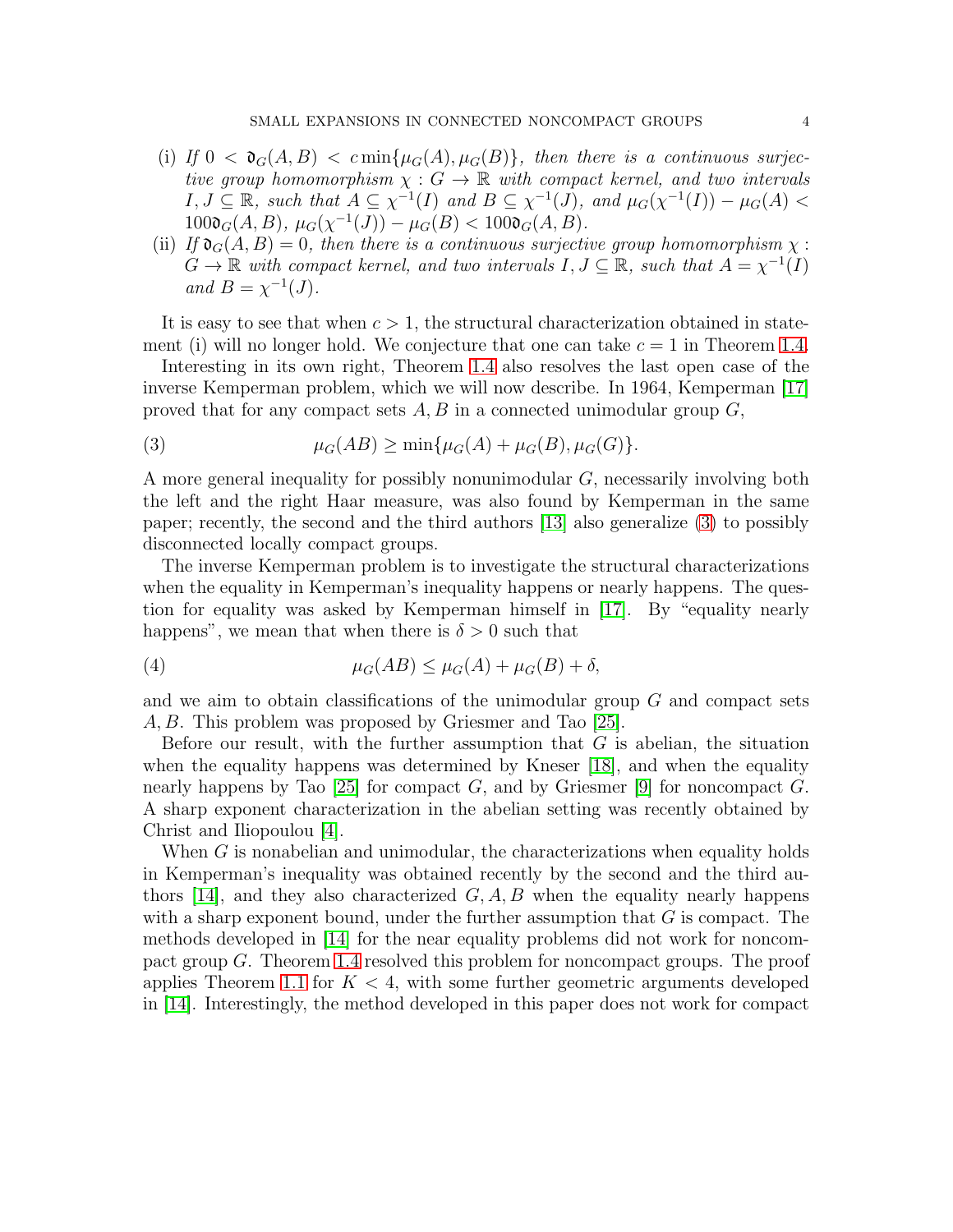groups either, as the Brunn–Minkowski inequality becomes trivial when the group is compact.

With more efforts, we also extend Theorem [1.4](#page-2-0) to sets with measure expansions at most 4, see Theorem [7.3.](#page-22-0)

Organization of the paper. The paper is organized as follows. In Section 2, we provide some background on locally compact groups. In Section 3, we introduce the Brunn–Minkowski coefficient of groups, and prove a bounded dimension Lie quotient theorem for groups with bounded Brunn–Minkowski coefficients. In Section 4, we introduce a nonunimodular version of the Ruzsa distance, and use it to link the small expansion sets and open approximate groups. In Section 5, we prove quotient domination results when the sets have small measure expansions. In Section 6, we study sets with minimal expansions in certain nonunimodular groups. We then prove all the main theorems in Section 7.

# 2. Preliminaries

Throughout the paper, G is a connected locally compact group,  $\mu_G$  is a left Haar measure and  $\nu_G$  is a right Haar measure on G. When the ambient group is clear in the context, we sometimes simply use  $\mu$  and  $\nu$  to denote the left and the right Haar measures respectively. All the log in this paper are logarithms with base 2. We say G is unimodular if a left Haar measure is also a right Haar measure on G.

The structure of locally compact groups was characterized by Gleason [\[7\]](#page-23-6) and Yamabe [\[26\]](#page-24-11), which resolved Hilbert's 5th problem:

<span id="page-4-0"></span>Fact 2.1 (Gleason–Yamabe Theorem). Suppose G is a locally compact group. Then there is an open subgroup  $G'$  of  $G$ , such that for any open neighborhood U of  $G'$ containing identity, there is a compact normal subgroup  $H \subset U$ , such that  $G'/H$  is a Lie group.

Given a locally compact group G, and  $\mu$  is a left Haar measure on G. Define  $\mu_x(A) = \mu(Ax)$  for every  $x \in G$  and every measurable sets A. For every  $x \in G$ , the modular function is defined by  $\Delta_G : x \mapsto \mu_x/\mu$ . In particular when the image of  $\Delta_G$ is always 1, G is unimodular. In general,  $\Delta_G$  takes values in  $\mathbb{R}^{>0}$ . The following fact from [\[1\]](#page-23-7) records some basic properties of the modular function:

Fact 2.2. Let G be a locally compact group,  $\mu$  a left Haar measure and  $\nu$  a right Haar measure on G.

- (i) Suppose H is a normal closed subgroup of G, then  $\Delta_H = \Delta_G|_H$ . In particular, if  $H = \text{ker } \Delta_G$ , then H is unimodular.
- (ii) The function  $\Delta_G : G \to \mathbb{R}^{>0}$  is a continuous homomorphism.
- (iii) For every  $x \in G$  and every measurable set A, we have  $\mu(Ax) = \Delta_G(x)\mu(A)$ , and  $\nu(xA) = \Delta_G^{-1}(x)\nu(A)$ .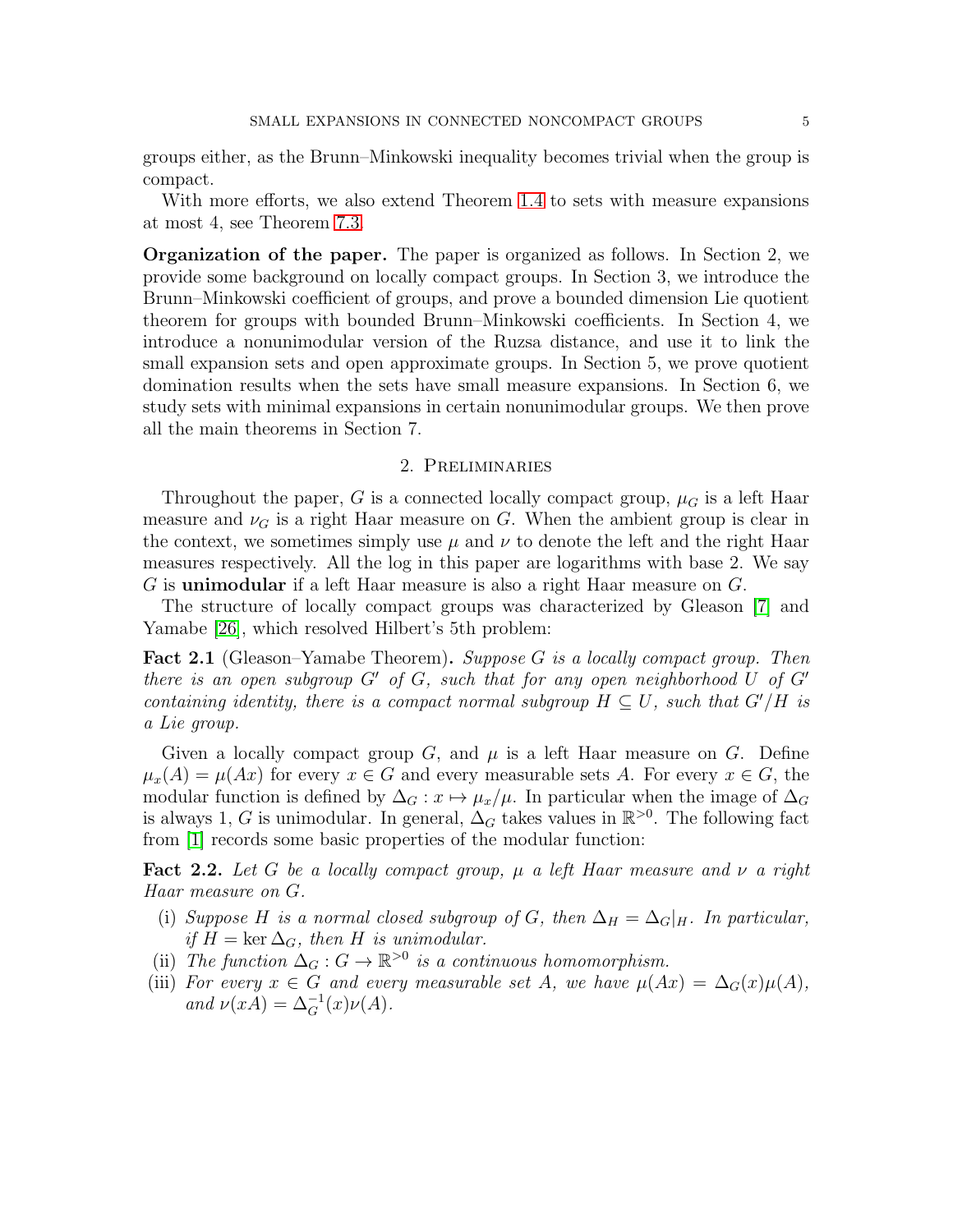(iv) There is a constant c such that  $\int_G f d\mu = c \int_G f \Delta_G d\nu$  for every  $f \in C_c(G)$ .

Let  $\phi$  be an automorphism on G. Clearly,  $\phi^{-1}(\mu)$  is also a left Haar measure on G. The number  $\phi^{-1}(\mu)/\mu$  is called **modulus of the automorphism**  $\phi$ , and is denoted by mod<sub>G</sub>( $\phi$ ). We use the following fact from [\[2,](#page-23-8) Proposition 2.7.10]

<span id="page-5-0"></span>**Fact 2.3.** Let G be a locally compact group, H be a closed normal subgroup of  $G$ , and  $\pi: G \to G/H$  is the quotient map. Let u be an automorphism of G with  $u(H) = H$ ,  $u'$  is the restriction of u on H, and  $u''$  is the projection of u on  $G/H$ . Then

$$
\operatorname{mod}_G(u) = \operatorname{mod}_H(u') \cdot \operatorname{mod}_{G/H}(u'').
$$

We use the following integral formula [\[6,](#page-23-9) Theorem 2.49] in our proofs.

Fact 2.4 (Quotient integral formula). Let G be a locally compact group, and let H be a closed normal subgroup of G. Given  $\mu_G$ ,  $\mu_H$  left Haar measures on G and on H. Then there is a unique left Haar measure  $\mu_{G/H}$  on  $G/H$ , such that for every  $f \in C_c(G)$ ,

$$
\int_G f(x) d\mu_G(x) = \int_{G/H} \int_H f(xh) d\mu_H(h) d\mu_{G/H}(x).
$$

The following well-known fact is the Freiman  $3k-4$  theorem over R.

<span id="page-5-1"></span>**Fact 2.5** (3k – 4 theorem in  $\mathbb{R}$ ). Suppose A, B are compact subsets of  $\mathbb{R}$ , and  $\lambda$  is the Lebesgue measure on R. If

$$
\lambda(A+B) < \lambda(A) + \lambda(B) + \min\{\lambda(A), \lambda(B)\},
$$

then there are compact intervals  $I, J \subseteq \mathbb{R}$ , with

$$
\lambda(I) \le \lambda(A+B) - \lambda(B), \quad \lambda(J) \le \lambda(A+B) - \lambda(A),
$$

and  $A \subseteq I$ ,  $B \subseteq J$ .

### 3. Small expansions and low dimension Lie quotients

Let G be a noncompact group. Given two compact sets  $A, B \subseteq G$ , the **Brunn**– **Minkowski coefficient** of  $(A, B)$  is the real number  $r \geq 0$  such that

$$
\left(\frac{\nu(A)}{\nu(AB)}\right)^{\frac{1}{r}} + \left(\frac{\mu(B)}{\mu(AB)}\right)^{\frac{1}{r}} = 1.
$$

In this case, we write  $BM(A, B) = r$ . Assuming that G is unimodular, we have

$$
\mu(AB)^{1/r} = \mu(A)^{1/r} + \mu(B)^{1/r}.
$$

If, moreover,  $A = B$ , then  $\mu(A^2) = 2^r \mu(A)$ . Thus, we can think of r as a measuring of the expansion of the pair  $(A, B)$  where we allow A and B to have different size.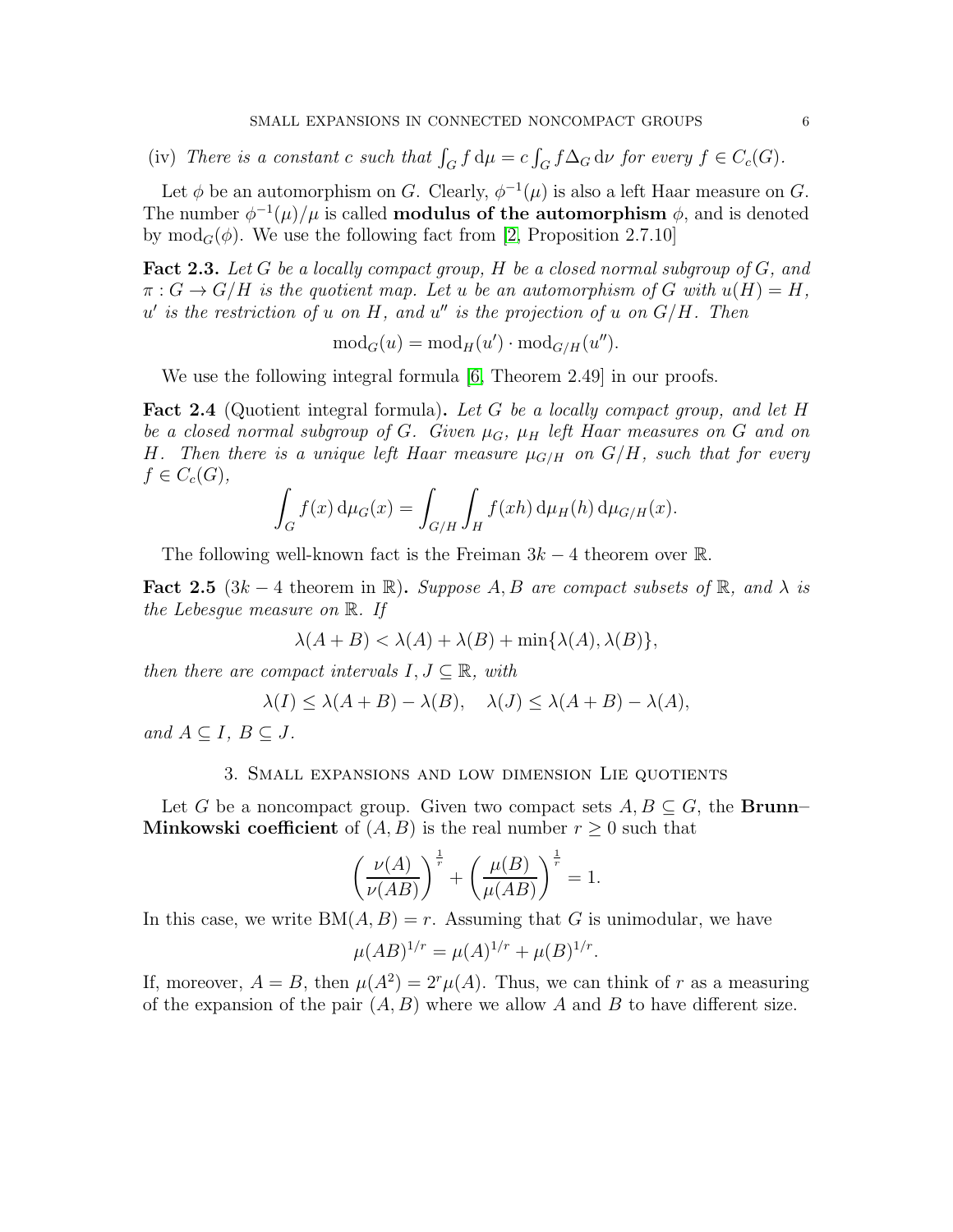The **Brunn–Minkowski coefficient** of  $G$  is the largest nonnegative real number r such that

 $BM(A, B) \geq r$  for every compact  $A, B \subseteq G$ .

In this case, we write  $BM(G) = r$ . The classical Brunn–Minkowski inequality for  $\mathbb{R}^d$ tells us that  $BM(\mathbb{R}^d) = d$ .

The problem of determining the Brunn–Minkowski for general locally compact group was studied by the second, third, and fourth author in [\[15\]](#page-24-2). Toward stating our conjectural answer, we define the **noncompact** Lie dimension  $\text{ndim}(G)$  of G as follows. Using Theorem [2.1,](#page-4-0) one can choose an open subgroup  $G'$  of  $G$  and a normal compact subgroup  $H$  of  $G'$  such that  $G'/H$  is a Lie group. Set

ndim(G) = dim(G'/H) – max{dim(K) : K is a compact subgroup of  $G'/H$ }.

It was verified in [\[15\]](#page-24-2) that  $\text{ndim}(G)$  is well-defined (i.e., it is independent of the choice of  $G'$ ). The following properties of  $\text{ndim}(G)$ , proven in [\[15\]](#page-24-2), will be used later on.

<span id="page-6-2"></span>Fact 3.1. Let G be a locally compact group. Then

- (i) If G is compact, then  $ndim(G) = 0$ .
- (ii) Suppose  $1 \rightarrow H \rightarrow G \rightarrow G/H \rightarrow 1$  is a short exact sequence of connected Lie groups. Then  $ndim(G) = ndim(H) + ndim(G/H)$ .

Below is the conjecture proposed in [\[15\]](#page-24-2); it was also proven there that it suffices to verify the conjecture for simply connected simple Lie groups.

<span id="page-6-0"></span>Conjecture 3.2 (Nonabelian Brunn–Minkowski Conjecture). If G is a locally compact group with noncompact Lie dimension n, then  $BM(G) = n$ .

We next review the result toward Conjecture [3.2](#page-6-0) proven in [\[15\]](#page-24-2); this will be a central ingredient in our later proof. We have the following fact of Lie groups, which is a consequence of [\[10,](#page-23-10) Proposition 5.4.3]:

<span id="page-6-1"></span>Fact 3.3. Suppose g is a Lie algebra. Then g has a largest solvable ideal q. If G is a Lie group with Lie algebra  $\mathfrak g$  and  $\exp : \mathfrak g \to G$  is the exponential map, then  $Q = \langle \exp(\mathfrak{q}) \rangle$  is the largest closed connected solvable normal subgroup of G. Hence, Q is a characteristic subgroup of G.

We call such Q in Fact [3.3](#page-6-1) the *radical* of G. A Lie group is *semisimple* if its Lie algebra is semisimple, or equivalently, if it has trivial radical. The following fact is also a consequence of [\[10,](#page-23-10) Proposition 5.4.3]:

**Fact 3.4.** Let G be a connected Lie group. Let Q be the radical of G. Then  $S = G/Q$ is a semisimple Lie group.

Now we are going to define the **helix dimension** of a locally compact group  $G$ , denoted by  $hdim(G)$ . Let  $G'/H$  be the Lie group obtained from Theorem [2.1,](#page-4-0) and let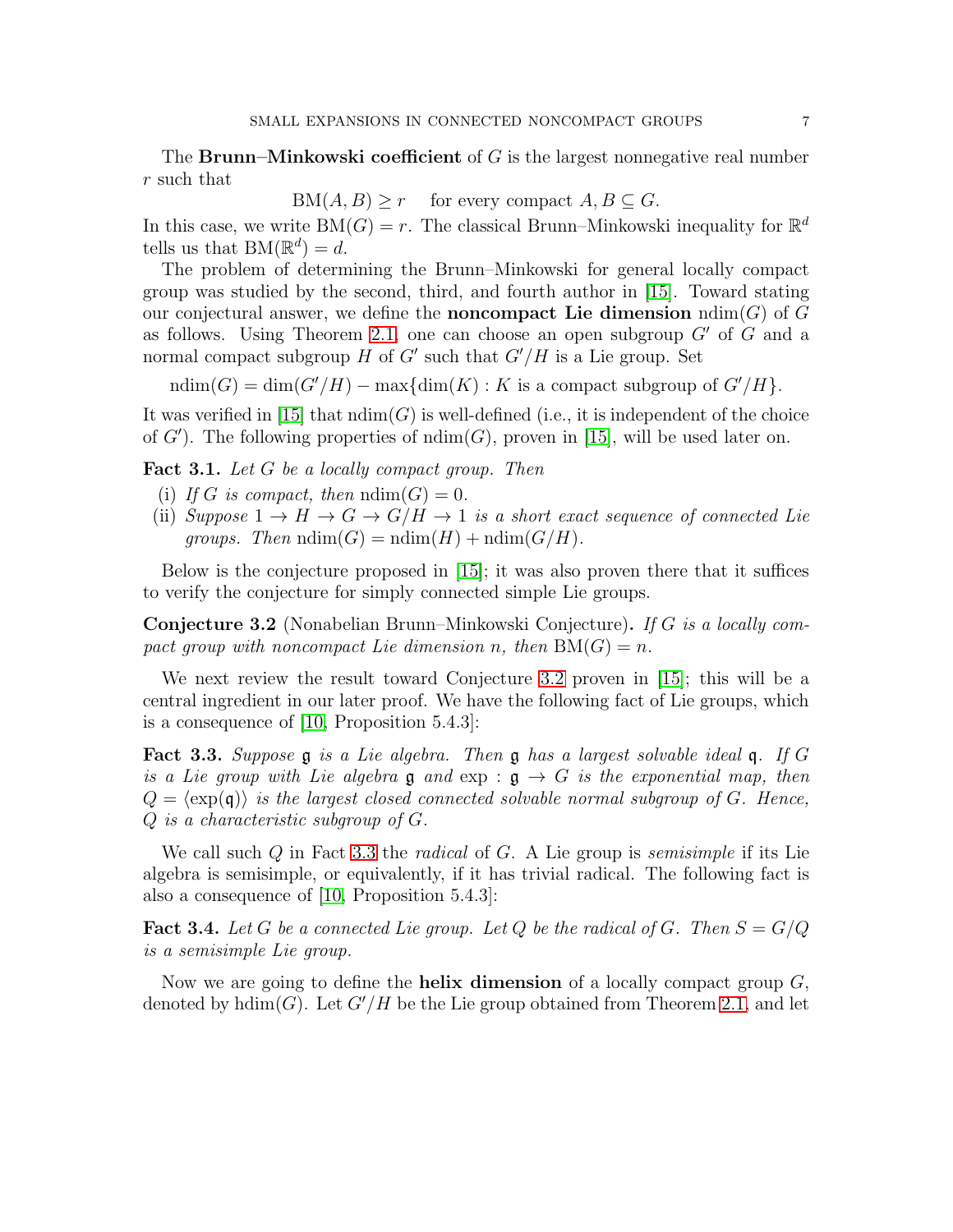Q be the radical of  $G'/H$ . Note that  $(G'/H)_0/Q$  has discrete center  $Z((G'/H)_0/Q)$ . We set

$$
hdim(G) = rank(Z((G'/H)_0/Q)).
$$

In  $[15]$ ,  $hdim(G)$  is well-defined, i.e., it is independent of the choice of  $G'$ . In general, as shown in  $(15)$ , hdim(G) is not split with respect to short exact sequences. However, we have the following fact which is proven in [\[15\]](#page-24-2).

<span id="page-7-3"></span>Fact 3.5. Let G be a locally compact group. Then

- (i) Suppose  $1 \rightarrow H \rightarrow G \rightarrow G/H \rightarrow 1$  is a short exact sequence of connected locally compact groups, and H is compact. Then  $hdim(G) = hdim(G/H)$ .
- (ii) Suppose  $1 \to H \to G \to \mathbb{R} \to 1$  is a short exact sequence of locally compact *groups.* Then  $hdim(G) = hdim(H)$ .
- (iii) Let G be a connected Lie group of noncompact dimension n and helix dimension h. Then  $n > 3h$ . If G is semisimple, and  $n > 0$ , then  $n \geq 2$ .

The following fact is the main result of [\[15\]](#page-24-2).

<span id="page-7-1"></span>**Fact 3.6** (Jing–Tran–Zhang). Let G be a locally compact group such that  $\text{ndim}(G)$  = n and  $hdim(G) = h$ . Then,

$$
n - h \leq \mathcal{BM}(G) \leq n.
$$

Moreover, solvable locally compact groups and real algebraic groups has helix dimension 0, so this verifies the nonabelian Brunn–Minkowski conjecture for these groups.

We will also need the following facts about Lie groups.

<span id="page-7-0"></span>Fact 3.7. We have the following:

- (i) Any two maximal compact subgroups of a connected Lie group are conjugate.
- (ii) A maximal compact subgroup of  $GL(n, \mathbb{R})$  is the orthogonal group  $O(n)$ , which has dimension  $n(n-1)/2$ .

We now prove the following key lemma.

<span id="page-7-2"></span>**Lemma 3.8.** Let G be a connected locally compact group with noncompact dimension n and helix dimension h. Then G has a compact connected characteristic subgroup H such that  $G/H$  is a Lie group of dimension at most  $(n-h)(n-h+1)/2$ .

*Proof.* By the Gleason–Yamabe theorem (Fact [2.1\)](#page-4-0), we can assume that G is a connected Lie group. Let us divide the proof into steps.

Step 1. We first prove the weaker statement that there is a compact connected characteristic subgroup H of G such that  $\dim G/H \leq n(n+1)/2$ . Let K be a maximal compact subgroup of  $G$ , and denote the Lie algebras of  $G$  and  $K$  by  $\mathfrak g$ and  $\mathfrak{k}$ , respectively. Let  $\text{Ad}_K : K \to \text{GL}(\mathfrak{g})$  be the adjoint representation of K on  $\mathfrak{g}$ .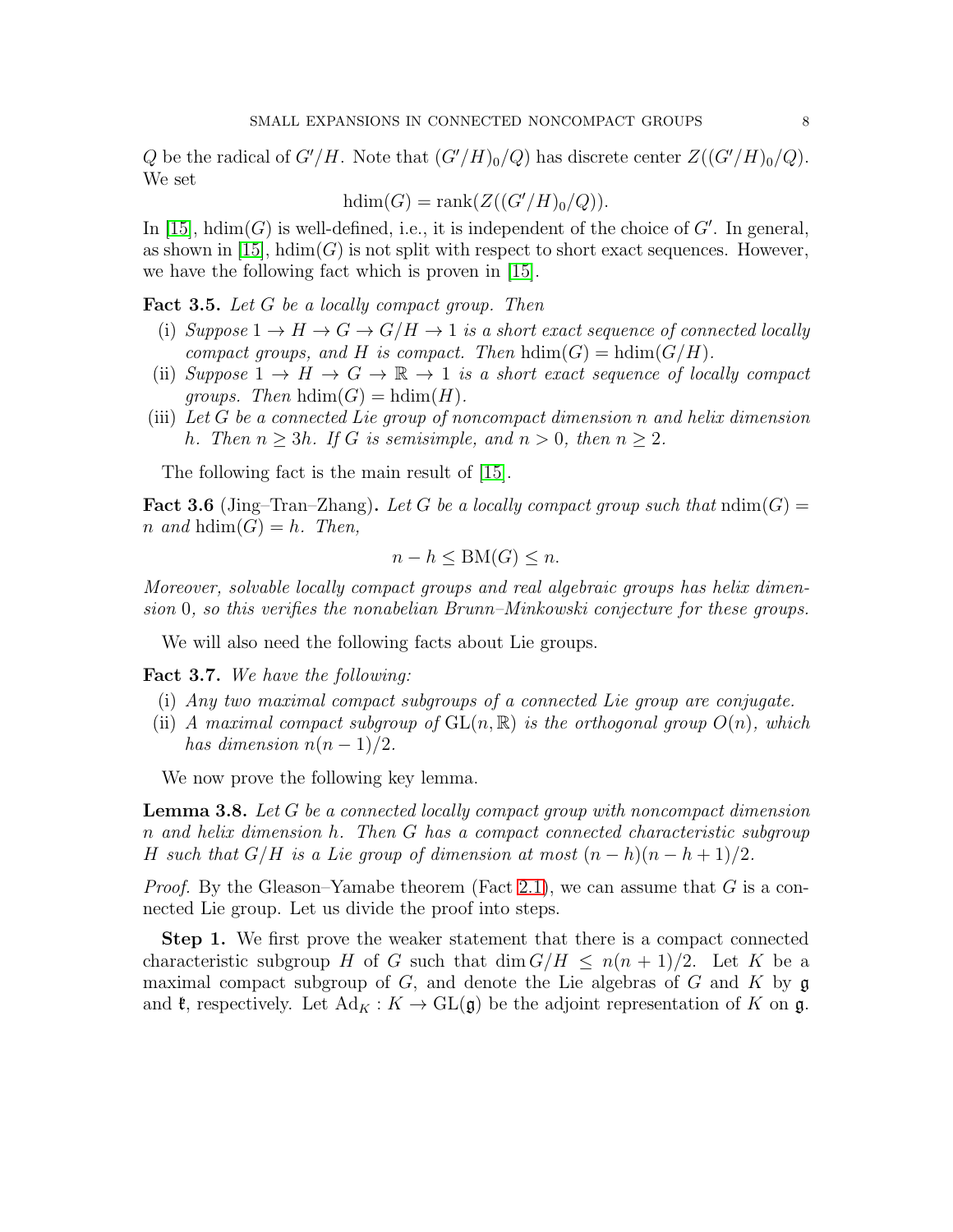Since K is compact, there is an  $Ad_K$ -invariant inner product on  $\mathfrak{g}$ , and the orthogonal complement of  $\mathfrak k$  in  $\mathfrak g$ , denoted by  $\mathfrak p$ , is Ad<sub>K</sub>-invariant. Let

$$
\rho: K \to \mathrm{GL}(\mathfrak{p})
$$

be the subrepresentation of  $\text{Ad}_K$ , and  $H := \text{Ker}(\rho)^\circ$  be the identity component of the Ker( $\rho$ ). We will show that the compact group H satisfies the requirement.

First, the space  $\mathfrak p$  has dimension n, so by Fact [3.7\(](#page-7-0)ii), we have

 $\dim G/H = \dim G/K + \dim K/H = n + \dim \rho(K) \leq n + n(n-1)/2 = n(n+1)/2.$ 

Next, we prove that  $H$  is normal in  $G$ . Since  $H$  is connected, it suffices to show that the Lie algebra h of H is an ideal of  $\mathfrak g$ . Clearly, h is an ideal of  $\mathfrak k$ . On the other hand, since H acts trivially on p, we have  $[\mathfrak{h}, \mathfrak{p}] = 0$ . Thus  $[\mathfrak{h}, \mathfrak{g}] = [\mathfrak{h}, \mathfrak{k} \oplus \mathfrak{p}] =$  $[\mathfrak{h},\mathfrak{k}] + [\mathfrak{h},\mathfrak{p}] \subset \mathfrak{h}$ . Hence  $\mathfrak{h}$  is an ideal of  $\mathfrak{g}$ .

Finally, we show that  $\sigma(H) = H$  for every  $\sigma \in Aut(G)$ . Since  $\sigma(K)$  is again a maximal compact subgroup of G, there exists  $g \in G$  such that  $c_q(K) = \sigma(K)$ , where  $c_g$  is the inner automorphism of G induced by g. Since the automorphism  $\tau := c_{g^{-1}} \circ \sigma$  satisfies  $\tau(K) = K$ , it follows from the definition of H that  $\tau(H) = H$ . Thus  $\sigma(H) = c_q(\tau(H)) = c_q(H) = H$ . This proves that H is a characteristic subgroup of  $G$ .

**Step 2.** We now prove the lemma for the case that  $G$  is semisimple without nontrivial connected compact characteristic subgroups. In this case,  $G/Z(G)$  is again semisimple without nontrivial connected compact characteristic subgroups. Denote  $n' = \text{ndim}(G/Z(G))$ . Then  $n = n' + \text{rank}(Z(G))$ ,  $h = \text{rank}(Z(G))$ . It follows that  $n - h = n'$ . By Step 1, we have

$$
\dim G = \dim G/Z(G) \le \frac{n'(n'+1)}{2} = \frac{(n-h)(n-h+1)}{2}.
$$

This proves the lemma for such G.

**Step 3.** For the general case, let Q be the radical of  $G, K \subseteq G/Q$  be the maximal connected compact characteristic subgroup of  $G/Q$ , and  $R \subseteq G$  be the preimage of K under the quotient homomorphism  $G \to G/Q$ . Then R is a connected characteristic closed subgroup of G, and  $G/R \cong (G/Q)/K$  is semisimple without nontrivial connected compact characteristic subgroups. Denote  $n_1 = \text{ndim}(R)$ ,  $n_2 =$ ndim( $G/R$ ),  $h_2 = \text{hdim}(G/R)$ . By Steps 1 and 2, there is a connected compact characteristic subgroup  $H$  of  $R$  such that

$$
\dim R/H \le \frac{n_1(n_1+1)}{2},
$$

and we have

$$
\dim G/R \le \frac{(n_2 - h_2)(n_2 - h_2 + 1)}{2}.
$$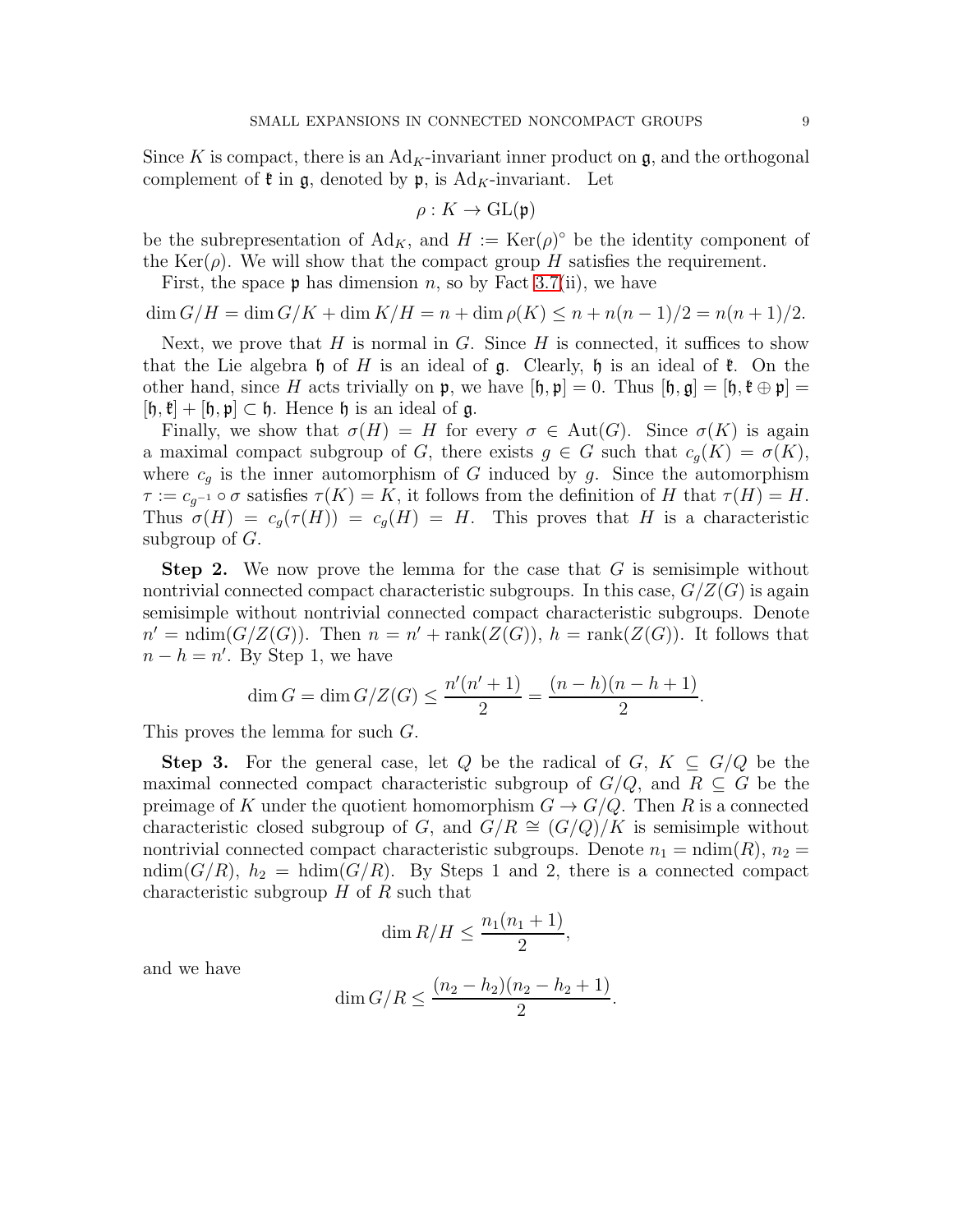The group H is also characteristic in G, and we have  $n = n_1 + n_2$ ,  $h = h_2$ . It follows that

$$
\dim G/H = \dim R/H + \dim G/R \le \frac{n_1(n_1+1)}{2} + \frac{(n_2 - h_2)(n_2 - h_2 + 1)}{2}
$$

$$
\le \frac{(n-h)(n-h+1)}{2}.
$$

This completes the proof.

We now prove the first main result of this section.

<span id="page-9-2"></span>**Theorem 3.9.** Suppose G is a connected locally compact group with  $BM(G) = r$ . Then there is a connected compact normal subgroup  $H$  of  $G$  such that  $G/H$  is a Lie group of dimension at most  $r(r+1)/2$ .

*Proof.* This is a combination of Fact [3.6](#page-7-1) and Lemma [3.8.](#page-7-2)

The following facts [\[12\]](#page-23-11) come from the classification of Lie algebra of dimensions at most 2.

<span id="page-9-0"></span>**Fact 3.10.** Suppose G is a simply connected Lie group. We have the following:

- (i) if  $\dim(G) = 1$ , then  $G = \mathbb{R}$ ;
- (ii) if  $\dim(G) = 2$ , then G is either  $\mathbb{R}^2$  or the affine group of the line Aff(1).

<span id="page-9-1"></span>**Lemma 3.11.** Let  $G$  be a connected locally compact group with noncompact dimension n and helix dimension h. Then we have the following:

- (i) If  $n h = 1$ , then there is a connected compact normal subgroup H of G such that  $G/H$  is  $\mathbb{R}$ .
- (ii) If  $n h = 2$ , then there is a connected compact normal subgroup H of G such that  $G/H$  is either  $\mathbb{R}^2$ , the affine group of the line, a semidirect product  $\mathbb{R}^2 \rtimes \mathbb{T}$ , or a cover of  $\text{PSL}_2(\mathbb{R})$ .

Proof. To prove (i), we need only to notice that by Lemma [3.8,](#page-7-2) there is a connected compact normal subgroup H of G such that  $G/H$  is a connected Lie group with  $\dim G/H \leq 1$ . Since  $n > 0$ ,  $G/H$  is noncompact, hence is isomorphic to R.

We now prove (ii). In view of Lemma [3.8,](#page-7-2) Facts [3.1\(](#page-6-2)ii) and [3.5\(](#page-7-3)i), and quotienting out the maximal connected compact normal subgroup of  $G$  if necessary, we may assume that G is a connected Lie group without nontrivial connected compact normal subgroups such that dim  $G \leq 3$  and  $n - h = 2$ . Note that dim  $G \geq n \geq 2$ . So  $\dim G = 2$  or 3. If  $\dim G = 2$ , then  $n = 2$ , and it follows from the classification of 2-dimensional Lie algebras (Fact [3.10\(](#page-9-0)ii)) that G is either  $\mathbb{R}^2$  or the affine group of the line. Assume that  $\dim G = 3$ . Then G is either semisimple or solvable. If G is semisimple, since it is noncompact, it must be a cover of  $PSL_2(\mathbb{R})$ . Assume that G is solvable. Then  $h = 0$ , thus  $n = 2$ . It follows that G has a 1-dimensional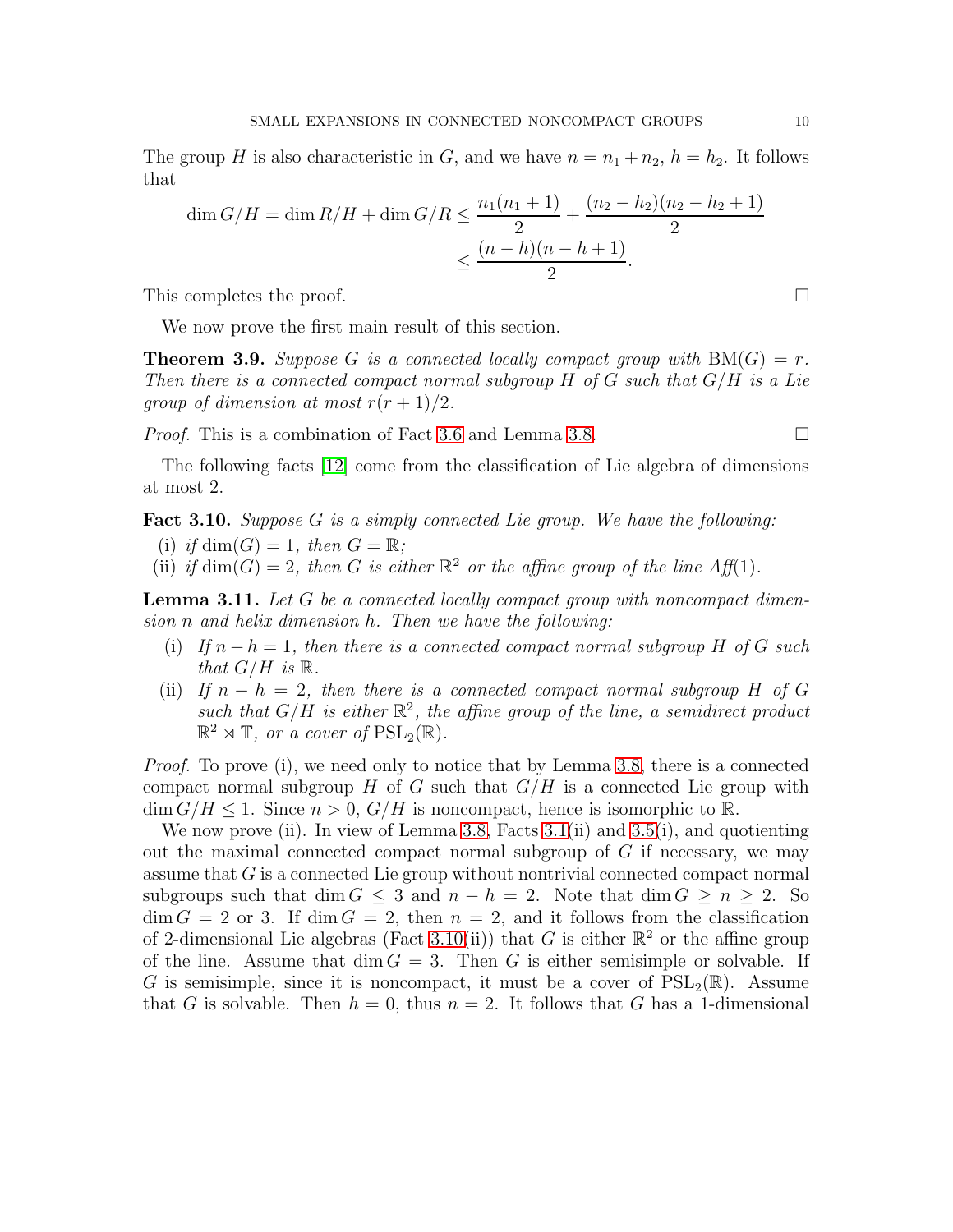maximal compact subgroup, say  $K$ , which must be isomorphic to  $\mathbb{T}$ . As in the proof of Lemma [3.8,](#page-7-2) we take an Ad<sub>K</sub>-invariant subspace  $\mathfrak p$  of g complementary to  $\mathfrak k$ , and consider the subrepresentation  $\rho: K \to GL(\mathfrak{p})$  of Ad<sub>K</sub>. Let us identify K with  $\mathbb{T} = \{e^{i\theta} : \theta \in [0, 2\pi)\}\.$  Since dim  $\mathfrak{p} = 2$ , there exist an integer k and a basis  $\{X, Y\}$ of **p** such that the matrix of  $\rho(e^{i\theta})$  is  $\begin{pmatrix} \cos k\theta & -\sin k\theta \\ \sin k\theta & \cos k\theta \end{pmatrix}$ . It follows that there is a nonzero vector  $Z \in \mathfrak{k}$  such that  $[Z, X] = kY$ ,  $[Z, Y] = -kX$ . If  $k = 0$ , then  $\mathfrak{k}$  is an ideal of  $\mathfrak g$ , which implies that K is normal in G, contradicting to the assumption that G has no nontrivial connected compact normal subgroups. So  $k \neq 0$ . It follows that  $\mathfrak{p} \subset [\mathfrak{g}, \mathfrak{g}]$ . Since  $\mathfrak{g}$  is solvable, we must have  $[\mathfrak{g}, \mathfrak{g}] = \mathfrak{p}$ . Suppose  $[X, Y] = aX + bY$ , where  $a, b \in \mathbb{R}$ . By the Jacobi identity, we have

$$
0 = [X, [Y, Z]] + [Y, [Z, X]] + [Z, [X, Y]] = [X, kX] + [Y, kY] + [Z, aX + bY] = akY - bkX.
$$

So  $a = b = 0$ . It follows that **p** is an abelian ideal of **g**. Thus  $\mathbf{g} = \mathbf{p} \times \mathbf{f}$ . This, together with the fact that K is maximal compact in  $G$ , implies that  $G$  is isomorphic to a semidirect product  $\mathbb{R}^2 \rtimes \mathbb{T}$ .  $2 \times T$ .

The next theorem is the second main result of the section.

<span id="page-10-0"></span>**Theorem 3.12.** Let G be a connected noncompact locally compact group, and let A, B be compact subsets of G. Then we have the following:

- (i) If  $BM(A, B) < 2$ , then there is a continuous surjective group homomorphism with compact connected kernel mapping  $G$  to  $\mathbb{R}$ .
- (ii) If  $BM(A, B) < 3$ , then there is a continuous surjective group homomorphism with compact connected kernel mapping G to either  $\mathbb{R}$ ,  $\mathbb{R}^2$ ,  $\mathbb{R}^2 \rtimes \mathbb{T}$ , the affine group of the line, or a cover of  $PSL_2(\mathbb{R})$ .

If the nonabelian Brunn–Minkowski conjecture holds, we can strengthen the last case of (ii) into a finite cover of  $PSL_2(\mathbb{R})$ .

Proof. Statements (i) and (ii) follow from Fact [3.6](#page-7-1) and Lemma [3.11.](#page-9-1) If the nonabelian Brunn–Minkowski conjecture holds and the last case of (ii) is an infinite cover of  $PSL_2(\mathbb{R})$  (which must be  $SL_2(\mathbb{R})$ ), then  $BM(A, B) \ge BM(G) = ndim(G) =$  $\text{ndim}(\text{SL}_2(\mathbb{R})) = 3$ , a contradiction.

# 4. Nonunimodular Ruzsa distance and open approximate groups

In this section, we introduce a generalization of Ruzsa's distance in nonunimodular groups, which will be used in the next section. Throughout the section,  $G$  is a (not necessarily connected) locally compact group,  $\mu_G$  is a left Haar measure, and  $\nu_G$  is a right Haar measure on G, and we choose  $\nu_G = \mu_G^{-1}$ . Suppose A, B are compact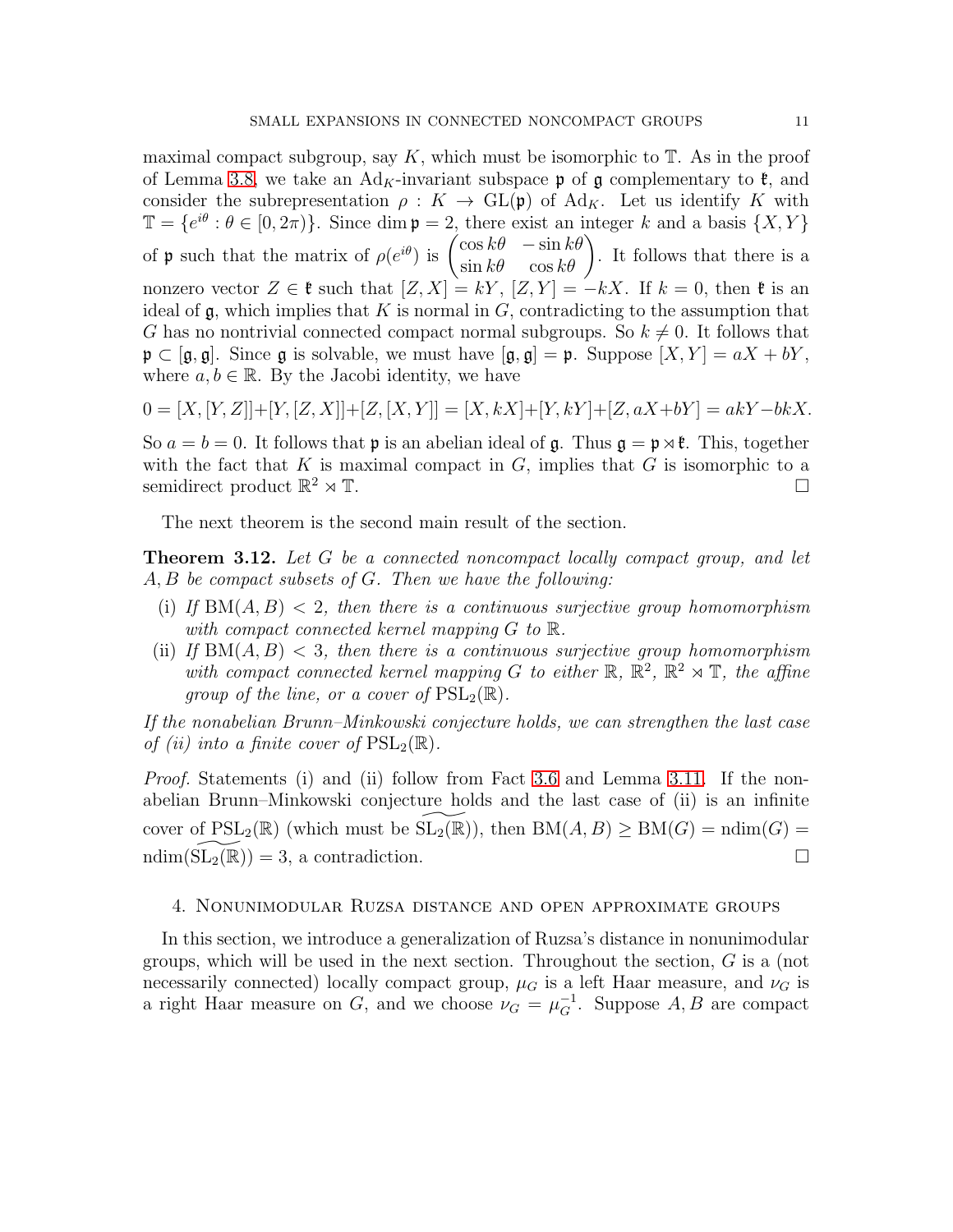subsets of G of positive measures. Let

<span id="page-11-0"></span>(5) 
$$
d(A, B) = \log \frac{\nu_G(AB^{-1})\mu_G(AB^{-1})}{\nu_G(A)\mu_G(B^{-1})}.
$$

It is easy to see that  $d(A, A) = 0$  when A is a right translation of a subgroup of G. Thus for most of the sets A, we will only have  $d(A, A) > 0$ . On the other hand, the distance behaves like a metric in many aspects:

<span id="page-11-1"></span>**Lemma 4.1.** Let d be as in [\(5\)](#page-11-0), and  $A, B, C$  are compact subsets of G with positive measures. Then we have

- (i) (Nonnegativity)  $d(A, B) \geq 0$ ;
- (ii) (Symmetric)  $d(A, B) = d(B, A);$
- (iii) (Left translation invariance)  $d(A, B) = d(aA, bB)$  for every  $a, b \in G$ ;
- (iv) (Triangle inequality)  $d(A, B) \leq d(A, C) + d(C, B)$ .

Note that when  $G$  is unimodular, by ignoring a constant factor,  $(5)$  becomes

$$
d_R(A, B) = \log \frac{\mu_G(AB^{-1})}{\sqrt{\mu_G(A)\mu_G(B^{-1})}},
$$

which is known as Ruzsa's distance. Lemma [4.1](#page-11-1) for Ruzsa's distance was first established by Ruzsa [\[21\]](#page-24-12) for discrete groups, and extended by Tao [\[24\]](#page-24-5) to unimodular groups. Our proof is similar as the one in [\[21,](#page-24-12) [24\]](#page-24-5).

Proof of Lemma [4.1.](#page-11-1) Statements (i) and (ii) are immediate from the definition. Observe that

$$
d(aA, bB) = \log \frac{\nu_G(aAB^{-1})\mu_G(AB^{-1}b^{-1})}{\nu_G(aA)\mu_G(B^{-1}b^{-1})}
$$
  
= 
$$
\log \frac{\Delta_G(a)^{-1}\nu_G(AB^{-1})\Delta_G(b)^{-1}\mu_G(AB^{-1})}{\Delta_G(a)^{-1}\nu_G(A)\Delta_G(b)^{-1}\mu_G(B^{-1})} = d(A, B),
$$

this proves (iii). Finally, to show the triangle inequality, it suffices to show that

<span id="page-11-2"></span>(6) 
$$
\nu_G(AB^{-1})\mu_G(AB^{-1})\mu_G(C)\nu_G(C) \leq \nu_G(AC^{-1})\mu_G(AC^{-1})\nu_G(CB^{-1})\mu_G(CB^{-1}).
$$

Using the right translation invariance of  $\nu_G$  we get

$$
\nu_G(AC^{-1})\nu_G(CB^{-1}) = \iint_{G\times G} \mathbb{1}_{AC^{-1}}(x) \mathbb{1}_{CB^{-1}}(y) d\nu_G(x) d\nu_G(y)
$$
  
= 
$$
\int_G \left( \int_G \mathbb{1}_{AC^{-1}}(zy^{-1}) \mathbb{1}_{CB^{-1}}(y) d\nu_G(y) \right) d\nu_G(z).
$$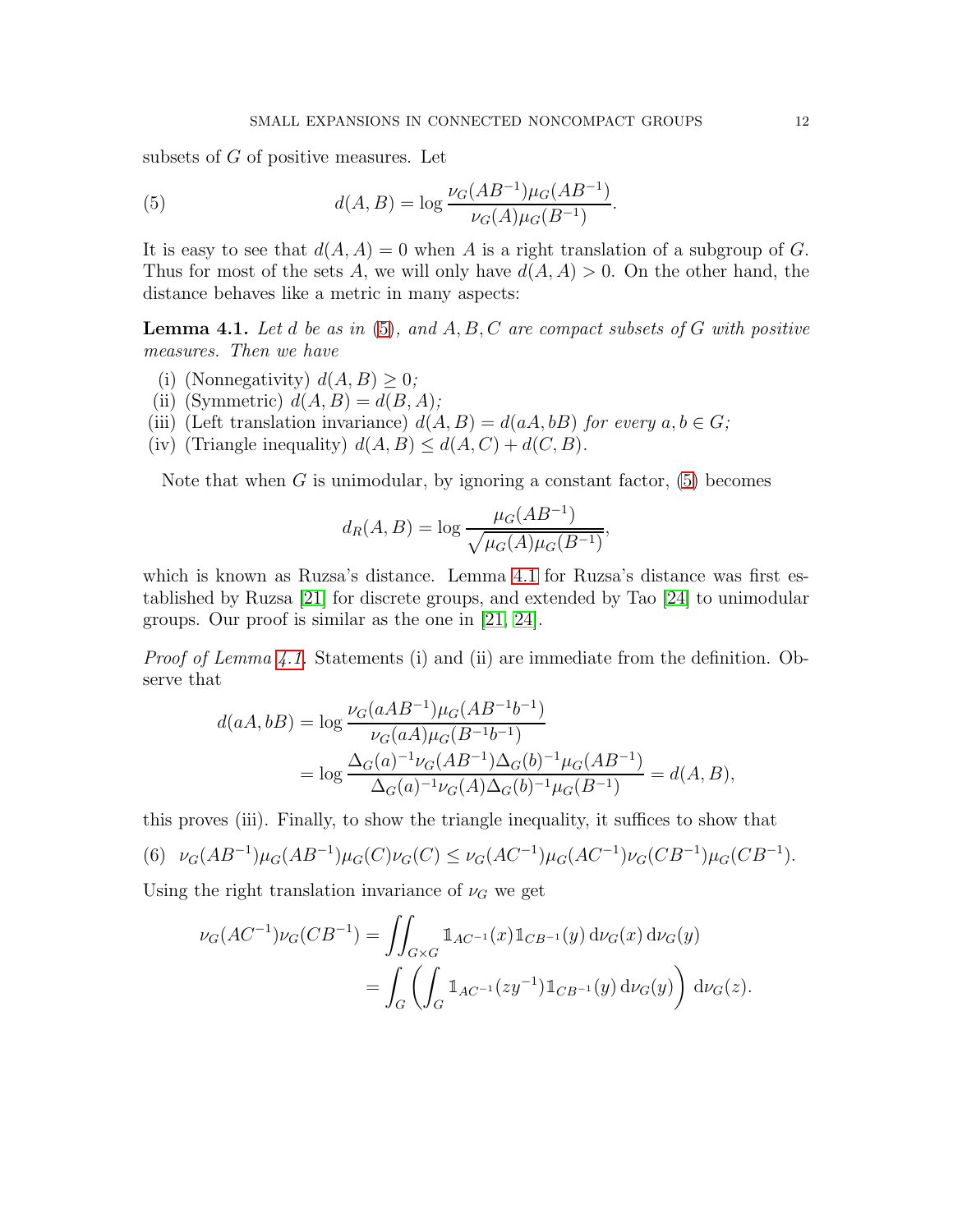Note that when z is in  $AB^{-1}$ , there are  $a \in A$  and  $b \in B$  such that  $z = ab^{-1}$ . When  $y \in Cb^{-1}$ , clearly  $\mathbb{1}_{AC^{-1}}(zy^{-1})\mathbb{1}_{CB^{-1}}(y) = 1$ . As  $\nu_G(Cb^{-1}) = \nu_G(C)$ , we have

$$
\nu_G(AC^{-1})\nu_G(CB^{-1}) \ge \int_G \mathbb{1}_{AB^{-1}}(z)\nu_G(C) d\nu_G(z) = \nu_G(AB^{-1})\nu_G(C).
$$

Likewise,  $\mu_G(AC^{-1})\mu_G(CB^{-1}) \geq \mu_G(AB^{-1})\mu_G(C)$ , and this proves [\(6\)](#page-11-2).

We will need the following nonunimodular version of Ruzsa's covering lemma:

<span id="page-12-0"></span>**Lemma 4.2.** Suppose  $A, B$  are compact subsets of  $G$ . Then we have the following:

- (i) If  $\nu_G(AB) \leq K\nu_G(A)$ , then there exists a finite subset  $\Omega \subseteq B$  of cardinality at most K such that  $B \subseteq A^{-1}A\Omega$ .
- (ii) If  $\mu_G(AB) \leq K\mu_G(B)$ , then there exists a finite subset  $\Omega \subseteq A$  of cardinality at most K such that  $A \subseteq \Omega BB^{-1}$ .

*Proof.* We will only prove (i), as the proof of (ii) is the same. Let  $\Omega$  be a maximal subset of B such that right translations of A by elements in  $\Omega$  are pairwise disjoint. Thus by the right-translation invariance of  $\nu_G$ ,  $|\Omega| \leq K$ . By the maximality of  $\Omega$ , for every  $y \in B$ , there is  $y_0 \in \Omega$  such that  $Ay \cap Ay_0 \neq \emptyset$ . This implies  $B \subseteq A^{-1}A\Omega$ .  $\Box$ 

Given two functions  $f$  and  $g$  defined on a unimodular group, recall the convolution is defined by

$$
f * g(x) = \int_G f(y)g(y^{-1}x) d\mu_G(y).
$$

Convolutions is in general not well-defined for nonunimodular  $G$ , see [\[20\]](#page-24-13). In this paper, we will only use convolutions for characteristic functions of measurable sets, which is well-defined. When G is nonunimodular, in general we do not have  $f*g(x) =$  $\int_G f(xy^{-1})g(y) d\mu_G(y)$ , but one can easily show that

$$
f * g(x) = \int_G f(xy^{-1})g(y) d\nu_G(y).
$$

We similar define the right multiplicative energy  $E(A, B) = \int (\mathbb{1}_A * \mathbb{1}_B)^2 d\nu_G$ . The following argument gives us the relation between  $E(A, A^{-1})$  and  $E(A^{-1}, A)$ :

$$
E(A^{-1}, A) = \int_G (\mathbb{1}_{A^{-1}} * \mathbb{1}_A(x))^2 d\nu_G(x) = \mathbb{1}_{A^{-1}} * \mathbb{1}_A * \mathbb{1}_{A^{-1}} * \mathbb{1}_A(1)
$$
  
=  $\widetilde{\mathbb{1}_A} * \widetilde{\mathbb{1}_{A^{-1}}} * \mathbb{1}_{A^{-1}} * \mathbb{1}_A(1) = \mathbb{1}_{A^{-1}} * \mathbb{1}_A * \mathbb{1}_{A^{-1}} * \mathbb{1}_A(1)$   
=  $\int_G \mathbb{1}_{A^{-1}}(y^{-1}) \mathbb{1}_A * \mathbb{1}_{A^{-1}} * \mathbb{1}_A(y) d\nu_G(y)$   
=  $\int_G \mathbb{1}_{A^{-1}}(y^{-1}) \mathbb{1}_A * \mathbb{1}_{A^{-1}} * \mathbb{1}_A(y) \frac{1}{\Delta_G(y)} d\mu_G(y)$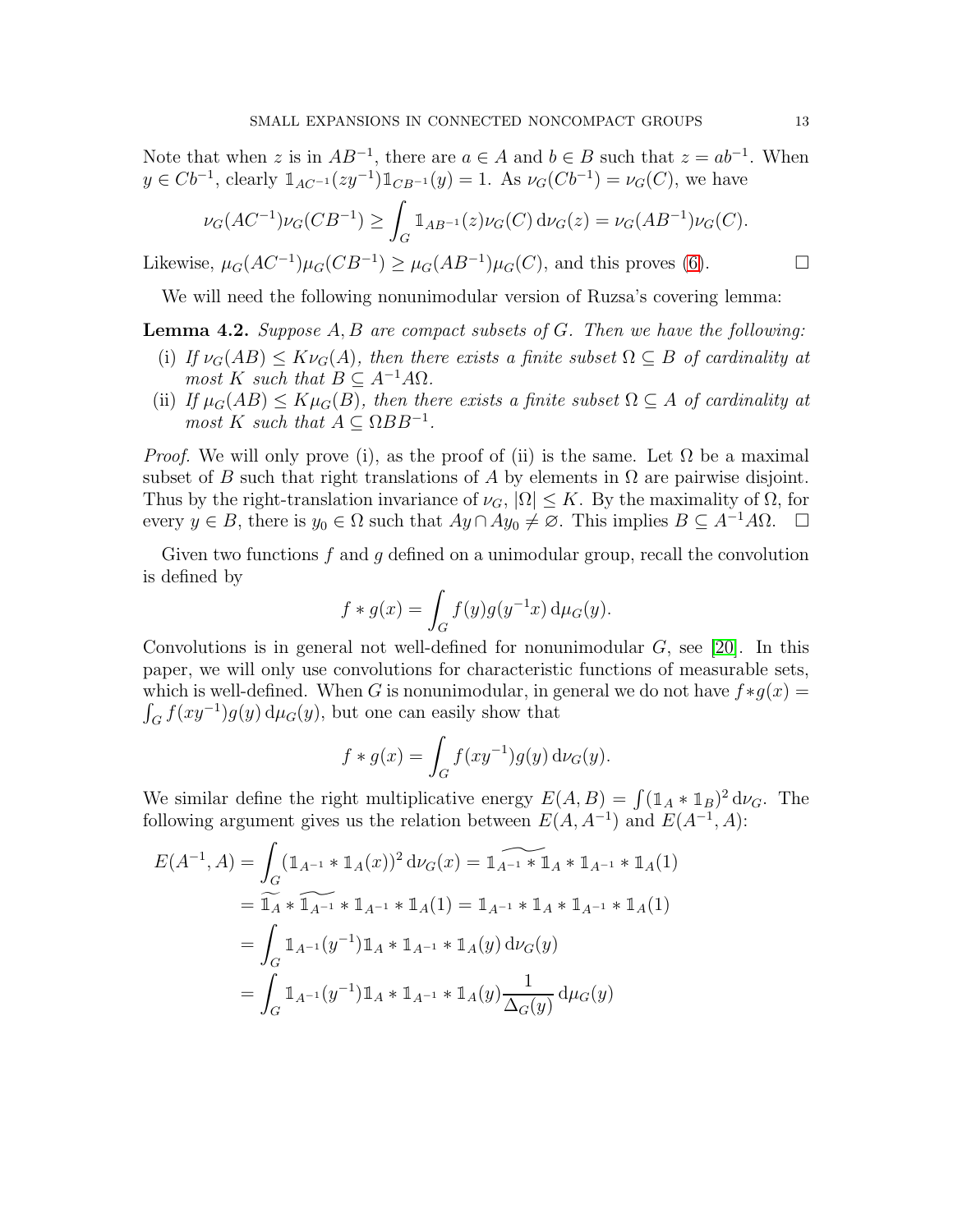$$
\geq \frac{1}{\max_{a \in A} \Delta_G(a)} \mathbb{1}_A * \mathbb{1}_{A^{-1}} * \mathbb{1}_A * \mathbb{1}_{A^{-1}}(1) = \frac{1}{\max_{a \in A} \Delta_G(a)} E(A, A^{-1}).
$$

As usual, we use  $f(x)$  to denote  $f(x^{-1})$ .

**Definition 4.3** (Approximate groups). An open and precompact set  $A \subseteq G$  is a K-approximate group, if  $A = A^{-1}$ , id<sub>G</sub>  $\in A$ , and  $A^2 \subseteq \Omega A$  for some finite set  $\Omega$  of cardinality at most K.

We define the (right-translation) approximate measure stabilizer

$$
Stab^{\varepsilon}_{\nu_G}(A) = \{ g \in G : \nu_G(A \setminus Ag) < \varepsilon \}.
$$

We have the following simple observation, and the proof is straightforward.

**Fact 4.4.** If A is compact, then  $S = \text{Stab}_G^{\varepsilon}(A)$  contains  $1_G$  and is open, precompact, and equal to  $S^{-1}$ 

The following proposition is a nonunimodular analog of [\[24,](#page-24-5) Proposition 4.5]. The proof is similar as the one in [\[24\]](#page-24-5), with certain modifications for the nonunimodular groups.

<span id="page-13-1"></span>**Proposition 4.5.** Suppose A is a compact subset of G with  $\nu_G(AA^{-1}) \leq K\mu_G(A)$ and max<sub>a∈A</sub>  $\Delta_G(a) = 1$ . Let

$$
S = \text{Stab}_{\nu_G}^{(2K-1)\nu_G(A)/2K}(A).
$$

Then we have the following:

- (i)  $\nu_G(S) \geq \mu_G(A)/2K;$
- (ii) for all integers  $n \geq 1$ ,  $\nu_G(AS^nA^{-1}) \leq 2^nK^{2n+1}\mu_G(A)$ .

Proof. By the Cauchy–Schwarz inequality, we have

$$
E(A^{-1}, A) \ge E(A, A^{-1}) \ge \frac{\nu_G(A)^2 \mu_G(A)^2}{\nu_G(AA^{-1})} \ge \frac{\nu_G(A)^2 \mu_G(A)}{K}.
$$

Also by the choice of S, we have

$$
\int_{G\backslash S} (\mathbb{1}_{A^{-1}} * \mathbb{1}_{A}(x))^2 d\nu_G(x) \le \frac{\nu_G(A)}{2K} \int_G \mathbb{1}_{A^{-1}} * \mathbb{1}_{A}(x) d\nu_G(x) \le \frac{\nu_G(A)^2 \mu_G(A)}{2K}.
$$

Thus we have

$$
\int_{S} (\mathbb{1}_{A^{-1}} * \mathbb{1}_{A}(x))^2 d\nu_G(x) \ge \frac{\nu_G(A)^2 \mu_G(A)}{2K}.
$$

This gives us  $\nu_G(S) \geq \mu_G(A)/2K$ , which proves (i).

Next we prove statement (ii). Note that we have

<span id="page-13-0"></span>(7) 
$$
\int_{G^{n+1}} \mathbb{1}_{AS^nA^{-1}}(y_0 \cdots y_n) \prod_{i=0}^n (\mathbb{1}_{AA^{-1}}(y_i) d\nu_G(y_i))
$$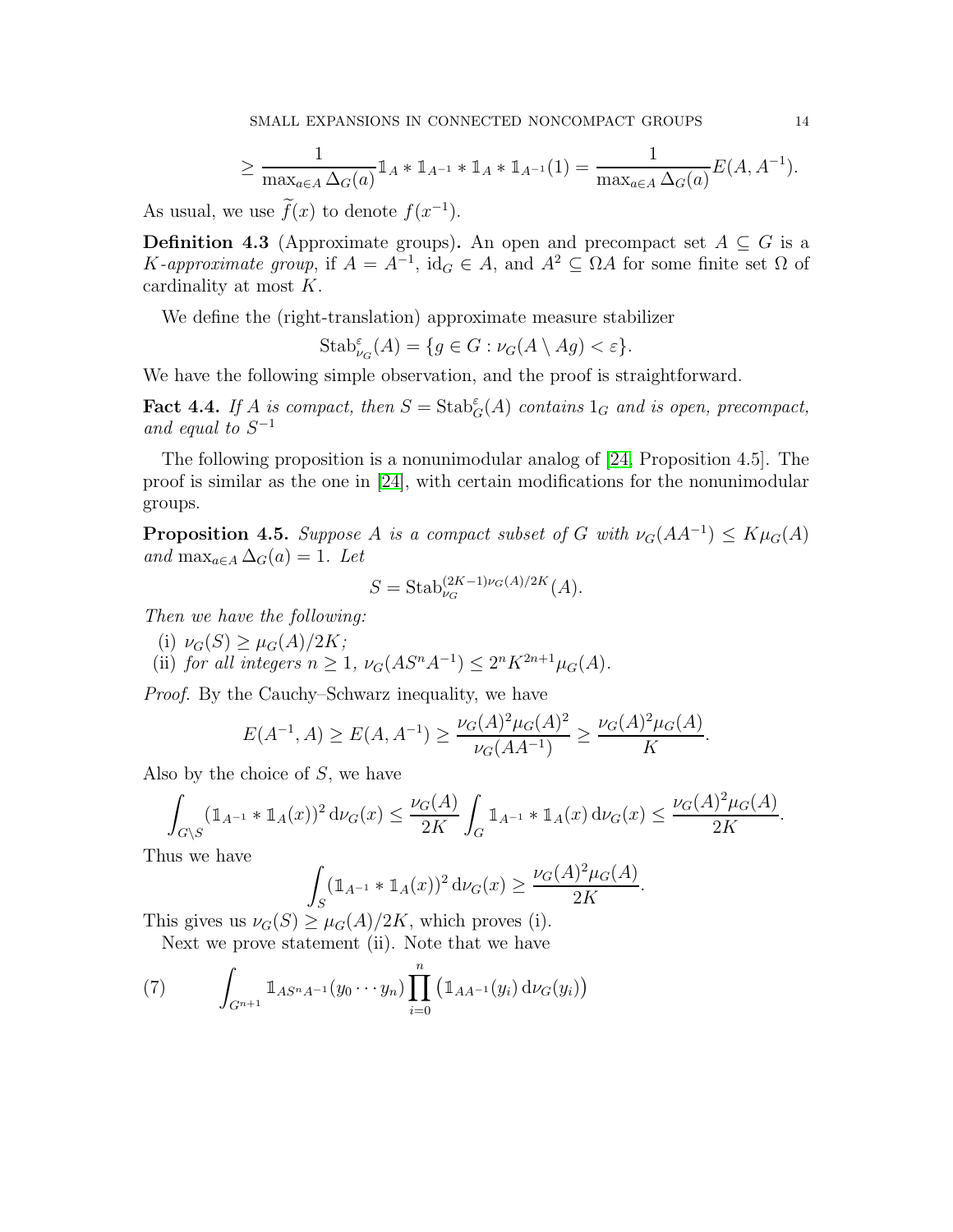<span id="page-14-0"></span>
$$
(8) \qquad = \int_{G^{n+1}} \mathbb{1}_{A S^{n} A^{-1}}(x) \mathbb{1}_{A A^{-1}}(x y_n^{-1} \cdots y_1^{-1}) \prod_{i=1}^n \left( \mathbb{1}_{A A^{-1}}(y_i) d\nu_G(y_i) \right) d\nu_G(x).
$$

Fix an arbitrary  $x \in AS^nA^{-1}$ . Then we can fix  $a, b_n \in A$  and  $s_1, \ldots, s_n \in S$  such that  $x = as_1 \cdots s_nb_n^{-1}$ . For  $b_0, \ldots, b_{n-1} \in G$ , if we set  $y_i = b_{i-1}s_ib_i^{-1}$  $i^{-1}$  for  $1 \leq i \leq n$ , then  $xy_n^{-1} \cdots y_1^{-1} = ab_0^{-1}$ . Thus

$$
\int_{G^n} \mathbb{1}_{AA^{-1}}(xy_n^{-1} \cdots y_1^{-1}) \prod_{i=1}^n (\mathbb{1}_{AA^{-1}}(y_i) d\nu_G(y_i))
$$
  
= 
$$
\int_{G^n} \mathbb{1}_{AA^{-1}}(ab_0^{-1}) \prod_{i=1}^n (\mathbb{1}_{AA^{-1}}(b_{i-1}s_ib_i^{-1}) d\nu_G(b_{i-1})).
$$

The above integrand is 1 if  $b_i \in A$  and  $b_i s_{i+1} \in A$  for  $0 \le i \le n-1$ . Hence, the above integral is at least

$$
\int_{G^n} \prod_{i=0}^{n-1} \mathbb{1}_A(b_i) \mathbb{1}_A(b_i s_{i+1}) d\nu_G(b_i) = \prod_{i=0}^{n-1} \nu_G(A \cap As_{i+1}^{-1}) \ge \left(\frac{\nu_G(A)}{2K}\right)^n
$$

as  $s_i$  are from the approximate measure stabilizer S. Thus, [\(8\)](#page-14-0) is at least

$$
\nu_G(AS^nA^{-1})(\nu_G(A)/2K)^n.
$$

On the other hand, [\(7\)](#page-13-0) is bounded from above by

$$
\nu_G(AA^{-1})^{n+1} \le K^{n+1} \mu_G(A)^{n+1}.
$$

Note that as we have

$$
\nu_G(A) = \int_G \mathbb{1}_A(x) \frac{1}{\Delta_G(x)} \mu_G(A) \ge \mu_G(A),
$$

so  $\nu_G(AA^{-1})^{n+1} \leq K^{n+1}\mu_G(A)\nu_G(A)^n$ . This proves the proposition.

The next theorem says that sets with small Ruzsa's distance are commensurable to approximate groups. This is the nonunimodular counterpart of [\[24,](#page-24-5) Theorem 4.6].

<span id="page-14-1"></span>**Theorem 4.6.** Suppose  $A, B$  are compact subsets of  $G$ , and  $d(A, B^{-1}) \leq \log K$ . Then there is a  $64K^{12}$ -approximate group H, such that  $A \subseteq \Omega H$  and  $B \subseteq H\Omega$  where  $|\Omega| \leq 33K^{12}$ .

*Proof.* Choose  $g_1 \in A$ , and  $g_2 \in B$  such that  $\Delta_G(g_1) = \max_{a \in A} \Delta_G(a)$ . Replacing A with  $g_1^{-1}A$  and B with  $Bg_2^{-1}$  if necessary, we can arrange that  $\mathrm{id}_G \in A \cap B$ , and  $\max_{a \in A} \Delta_G(a) = 1.$ 

By Lemma [4.1,](#page-11-1)

$$
d(A, A) \le 2d(A, B^{-1}) \le 2\log K,
$$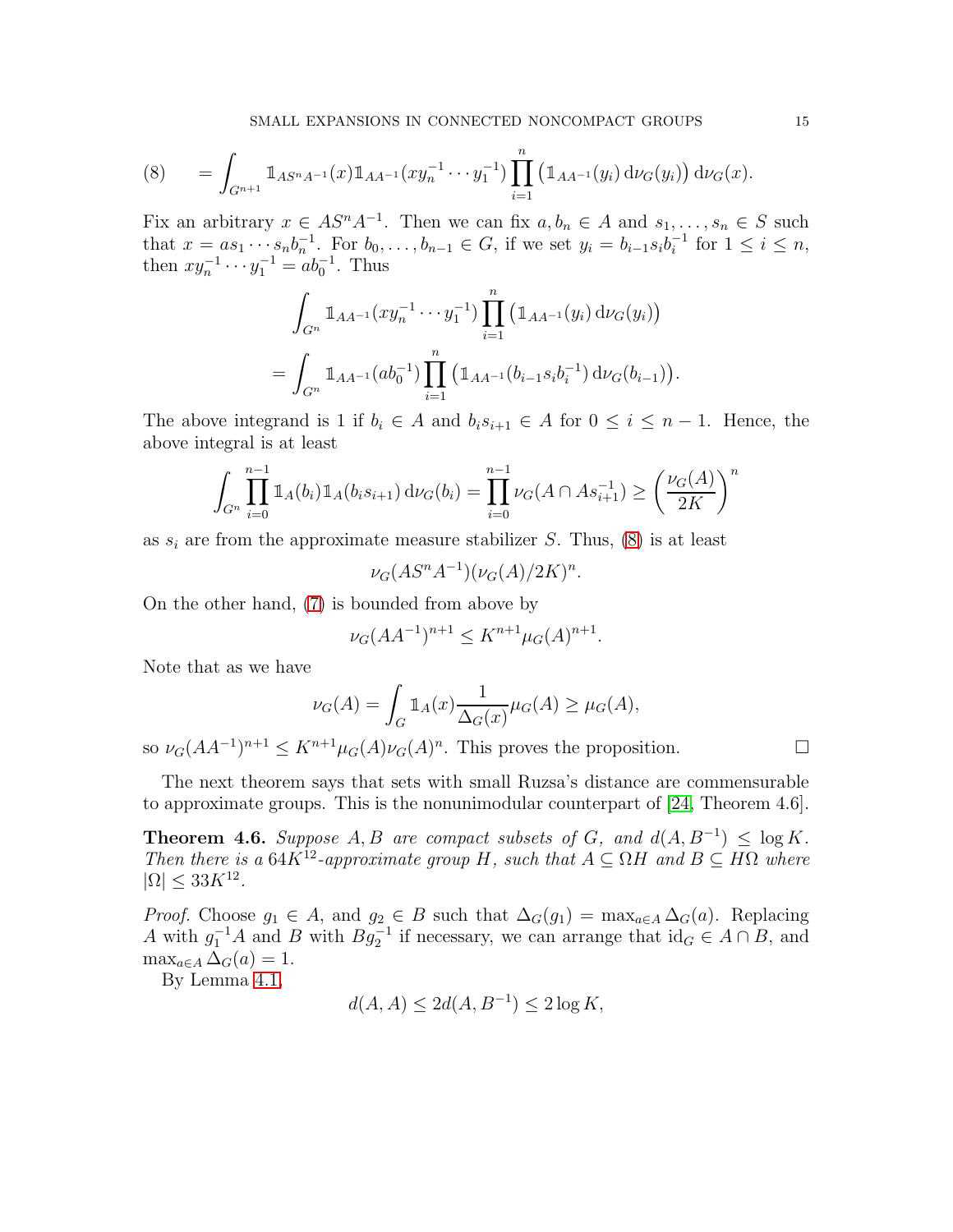that is  $\nu_G(AA^{-1}) \leq K\mu_G(A)$ . Let

$$
S = \text{Stab}_{\nu_G}^{(2K-1)\nu_G(A)/2K}(A).
$$

Note that  $S^n \subseteq AS^nA^{-1}$ . By Proposition [4.5,](#page-13-1) we have

$$
\nu_G(S^5) \le \nu_G(AS^5A^{-1}) \le 32K^{11}\mu_G(A) \le 64K^{12}\nu_G(S).
$$

As S is symmetric, by Lemma [4.2,](#page-12-0)  $S^2$  is a  $64K^{12}$ -approximate group. Let  $H = S^2$ . By Proposition [4.5](#page-13-1) again and the fact that  $id_G \in A$ ,

$$
\nu_G(HA^{-1}) \le \nu_G(AHA^{-1}) \le 4K^5\mu_G(A) \le 8K^6\nu_G(S) \le 8K^6\nu_G(H).
$$

Hence by Lemma [4.2,](#page-12-0) there is  $\Omega_1 \subseteq A$  of cardinality at most  $8K^6$  such that  $A \subseteq \Omega_1 H$ . By Lemma [4.1](#page-11-1) again,  $d(B^{-1}, H) \le d(A, B^{-1}) + d(A, H)$ , and

$$
d(A, H) = \log \frac{\nu_G(AH)\mu_G(AH)}{\nu_G(A)\mu_G(H)} \le \log \frac{4K^5\nu_G(A)8K^6\mu_G(H)}{\nu_G(A)\mu_G(H)} = \log 32K^{11}.
$$

This implies that

$$
\nu_G(HB) \le 32K^{12}\nu_G(H)\frac{\mu_G(B)}{\mu_G(HB)} \le 32K^{12}\nu_G(H).
$$

Thus by Lemma [4.2](#page-12-0) again, there is  $\Omega_2 \subseteq B$  of cardinality at most  $32K^{12}$  such that  $B \subseteq H\Omega_2$ . Set  $\Omega = g_1^{-1}\Omega_1 \cup \Omega_2 g_2^{-1}$ . Note that by Kemperman's inequality, we may assume  $K \geq 4$ , and hence  $|\Omega| \leq 33K^{12}$  which finishes the proof.

# 5. QUOTIENT DOMINATIONS

In this section, we assume there is a short exact sequence

$$
1 \to H \to G \to G/H \to 1,
$$

where H is a compact subgroup of G. We first consider the case when sets  $(A, B)$  has minimal measure expansion on  $G$ . In this case, we will have a quotient domination result.

<span id="page-15-0"></span>**Theorem 5.1** (Quotient dominations). Let G be a connected unimodular noncompact group, and  $BM(G) = n$ . Let A, B be compact subsets in G such that

$$
\mu_G(AB)^{\frac{1}{n}} = \mu_G(A)^{\frac{1}{n}} + \mu_G(B)^{\frac{1}{n}}.
$$

Suppose  $\pi: G \to G/H$  is the quotient map. Then there are compact sets A', B' in  $G/H$  with

$$
\mu_{G/H}(A'B')^{\frac{1}{n}} = \mu_{G/H}(A')^{\frac{1}{n}} + \mu_{G/H}(B')^{\frac{1}{n}},
$$

and  $A = \pi^{-1}(A'), B = \pi^{-1}(B').$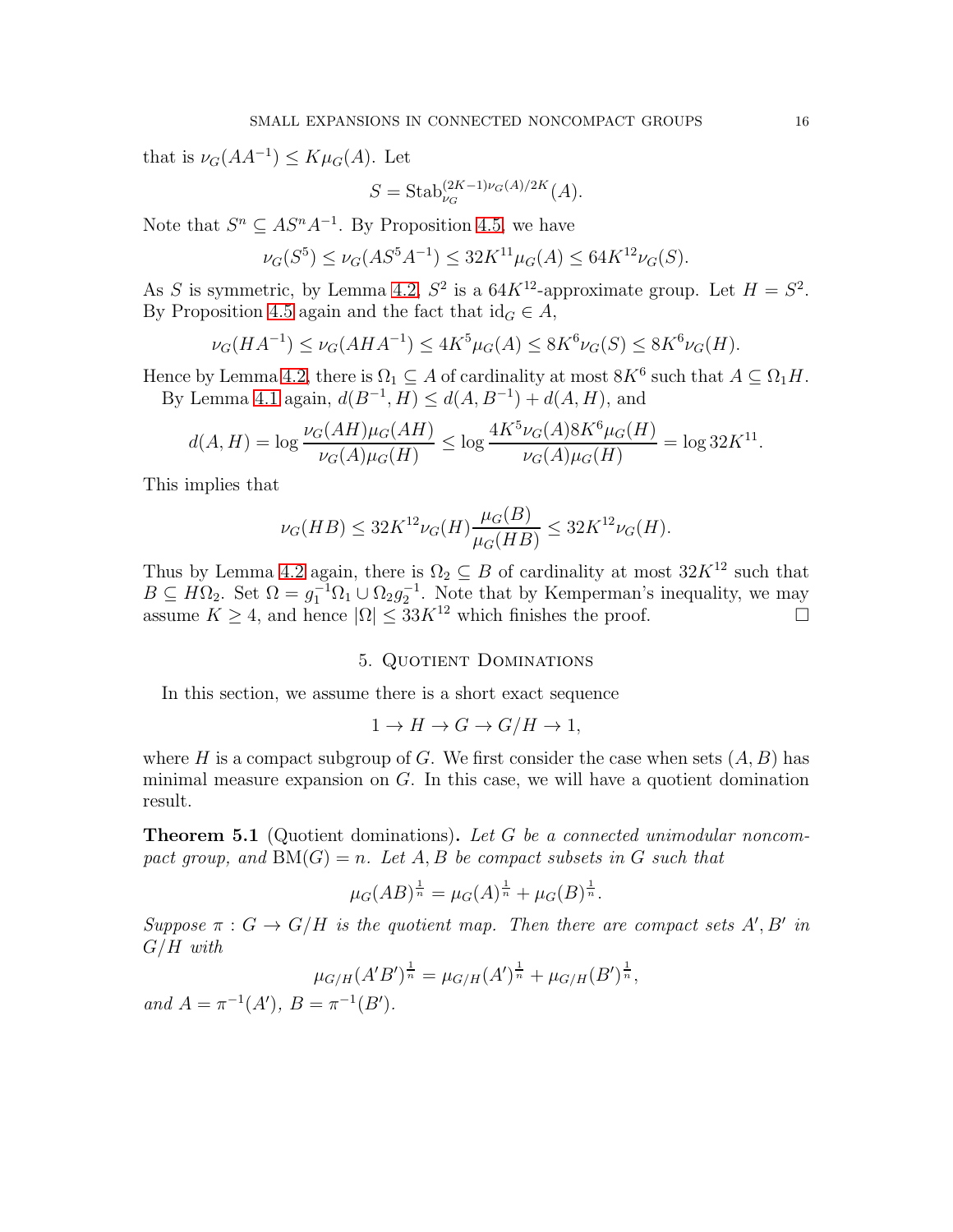*Proof.* Define the fiber length function  $G/H \to \mathbb{R}$ :

$$
f_A(g) = \mu_H(g^{-1}A \cap H).
$$

We similarly define fiber length functions for B and for AB. We use  $L_f^+$  $f$  to denote the superlevel set of  $f$ , that is

$$
L_f^+(t) = \{ x \in G : f(x) \ge t \}.
$$

Applying the Brunn–Minkowski inequality on  $H$ , and the fact that  $G/H$  satisfies  $BM(n)$ , we obtain

<span id="page-16-0"></span>(9) 
$$
\mu_{G/H}^{1/n} (L_{f_{AB}}^+ (\max\{t_1,t_2\})) \geq \mu_{G/H}^{1/n} (L_{f_A}^+(t_1)) + \mu_{G/H}^{1/n} (L_{f_B}^+(t_1)).
$$

Given a compact set  $\Omega$  in  $G$ , we define

$$
E_{\Omega}(t) = \mu_{G/H}^{1/n}(L_{f_{\Omega}}^{+}(t)).
$$

Thus by [\(9\)](#page-16-0), we have  $E_{AB}(\max\{a_1, a_2\}) \ge E_A(a_1) + E_B(a_2)$  for all  $a_1, a_2$ . On the other hand, we observe that

<span id="page-16-1"></span>(10) 
$$
\mu_{\mathbb{R}}(L_{E_{AB}}^{+}(s_1+s_2)) \geq \max\{\mu_{\mathbb{R}}(L_{E_{A}}^{+}(s_1)), \mu_{\mathbb{R}}(L_{E_{B}}^{+}(s_2))\}.
$$

Now we consider  $\mu_G(AB)$ . We have

<span id="page-16-2"></span>(11) 
$$
\mu_G^{1/n}(AB) = \left(\int_{\mathbb{R}^{>0}} E_{AB}^n(s) \, ds\right)^{1/n} = \left(\int_{\mathbb{R}^{>0}} n s^{n-1} \mu_{\mathbb{R}}(L_{E_{AB}}^+(s)) \, ds\right)^{1/n}
$$

Note that  $\sup_t E_A(t) = \mu_{G/H}(\pi A)$  and  $\sup_t E_B(t) = \mu_{G/H}(\pi B)$ . By [\(10\)](#page-16-1) and [\(11\)](#page-16-2) we see

$$
n^{-1/n} \mu_G^{1/n}(AB)
$$
  
\n
$$
\geq \left( (\mu_{G/H}(\pi A) + \mu_{G/H}(\pi B))^n
$$
  
\n
$$
\cdot \max \left\{ \int_0^1 s^{n-1} \mu_{\mathbb{R}}(L_{E_A}^+(\mu_{G/H}(\pi A)s) ds, \int_0^1 s^{n-1} \mu_{\mathbb{R}}(L_{E_B}^+(\mu_{G/H}(\pi B)s) ds) \right\} \right)^{1/n}
$$
  
\n
$$
\geq \left( \mu_{G/H}(\pi A)^n \int_0^1 s^{n-1} \mu_{\mathbb{R}}(L_{E_A}^+(\mu_{G/H}(\pi A)s)) ds \right)^{1/n}
$$
  
\n
$$
+ \left( \mu_{G/H}(\pi B)^n \int_0^1 s^{n-1} \mu_{\mathbb{R}}(L_{E_B}^+(\mu_{G/H}(\pi B)s)) ds \right)^{1/n}
$$
  
\n
$$
= n^{-1/n} \mu_G^{1/n}(A) + n^{-1/n} \mu_G^{1/n}(B).
$$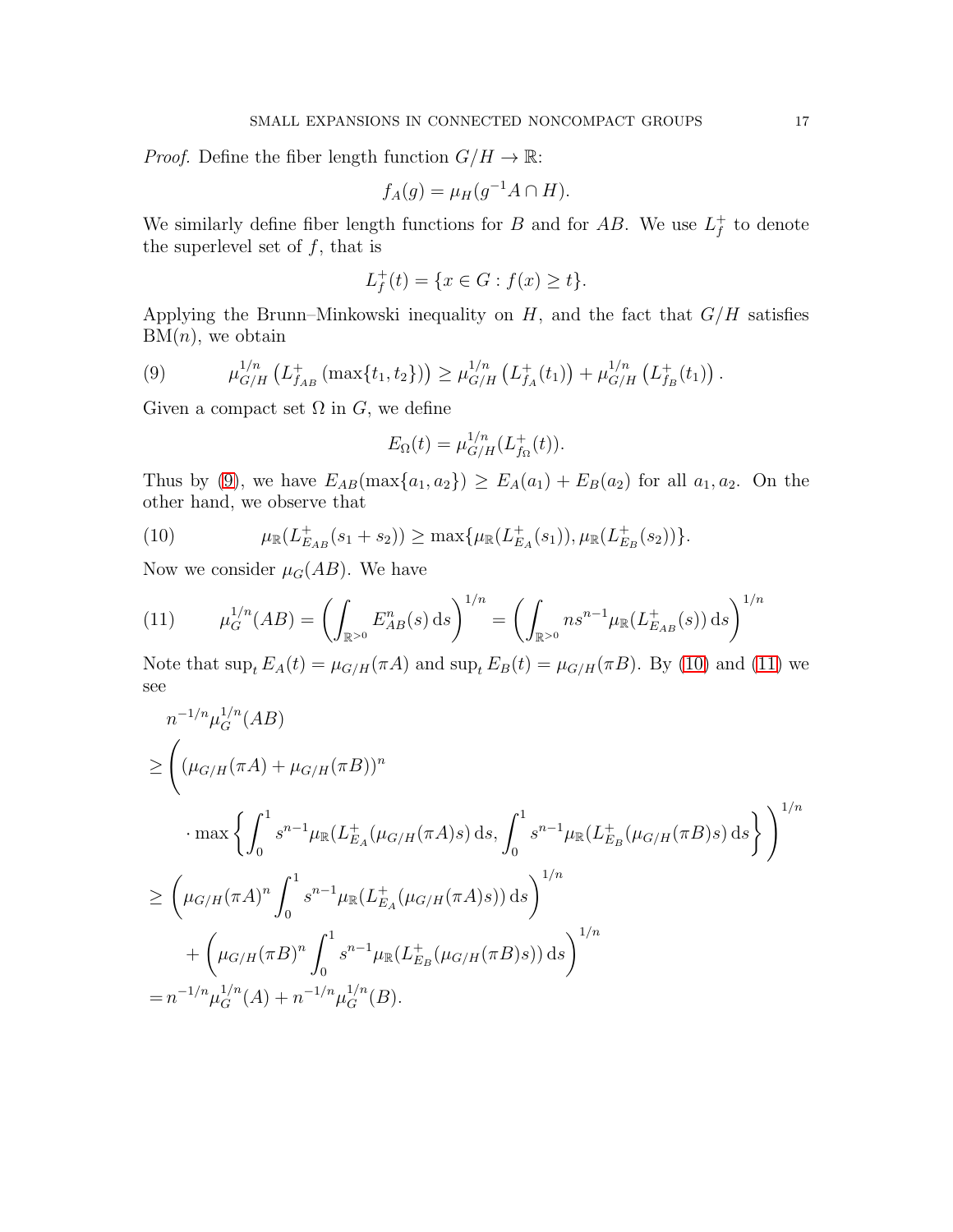Since we have that  $\mu_G(AB)^{1/n} = \mu_G(A)^{1/n} + \mu_G(B)^{1/n}$ , equalities hold everywhere in the above inequalities. This in particular implies that

$$
\mu_{G/H}(\pi A \pi B)^{\frac{1}{n}} = \mu_{G/H}(\pi A)^{\frac{1}{n}} + \mu_{G/H}(\pi B)^{\frac{1}{n}},
$$

and  $\mu_G(A) = \mu_{G/H}(\pi A)$ ,  $\mu_G(B) = \mu_{G/H}(\pi B)$ . By the compactness,  $A = \pi^{-1}\pi A$  and  $B = \pi^{-1} \pi B$ .  $\neg^1 \pi B$ .

When  $(A, B)$  has nearly minimal expansions, we use the following theorem [\[14,](#page-24-10) Theorem 6.5] by the middle two authors.

<span id="page-17-1"></span>**Theorem 5.2** (Almost quotient dominations). Let G be a connected noncompact unimodular group, and A, B be compact subsets in G such that

$$
\mathfrak{d}_G(A, B) < \min\{\mu_G(A), \mu_G(B)\}.
$$

Then there are compact sets  $A', B'$  in  $G/H$  with

 $\mathfrak{d}_{G/H}(A',B') < 7\mathfrak{d}_G(A,B),$ 

and  $\mu_G(A \triangle \pi^{-1}(A')) \leq 3\mathfrak{d}_G(A, B)$ ,  $\mu_G(B \triangle \pi^{-1}(B')) \leq 3\mathfrak{d}_G(A, B)$ .

Let  $\pi: G \to G/H$  be the quotient map. For an open approximate group A on G, one can easily see that  $\pi A$  is also an open approximate group on  $G/H$ . The next proposition show that small expansion sets have a similar behaviour.

<span id="page-17-0"></span>**Proposition 5.3.** Let  $G$  be a connected noncompact unimodular group, and  $A$  a compact subset of G with positive measure. Suppose  $\mu_G(A^2) \leq K\mu_G(A)$ , and  $\pi$ :  $G \to G/H$  is the quotient map. Then  $\mu_{G/H}(\pi A^2) \leq 32K^6\mu_{G/H}(\pi A)$ .

*Proof.* Let  $f_A: G/H \to \mathbb{R}$  be the fiber length function that  $f_A(g) = \mu_H(g^{-1}A \cap H)$ . Set  $\alpha = \sup_{q} f_A(q)$ , clearly  $\alpha \leq 1$ . Set  $N = 2K$ . Define

$$
\pi A_1 = \left\{ g \in G/H : f_A(g) \ge \frac{\alpha}{N} \right\}, \quad \text{and} \quad \pi A_2 = \pi A \setminus \pi A_1.
$$

Note that  $K\mu_G(A) \geq \mu_G(A^2) \geq \alpha \mu_{G/H}(\pi A) \geq \mu_G(A) + (1 - 1/N)\alpha \mu_{G/H}(\pi A_2)$ , we have

$$
\mu_{G/H}(\pi A_2) \le \frac{K-1}{\alpha} \frac{N}{N-1} \mu_G(A) \n\le \frac{K-1}{\alpha} \frac{N}{N-1} \left( \alpha \mu_{G/H}(\pi A_1) + \frac{\alpha}{N} \mu_{G/H}(\pi A_2) \right).
$$

By the choice of  $N$ , we have

 $\mu_{G/H}(\pi A_2) \leq 2(K-1)\mu_{G/H}(\pi A_1).$ 

On the other hand, we have

$$
\mu_{G/H}(\pi A_1 \pi A_1) \le \frac{N}{2\alpha} \mu_G(A^2)
$$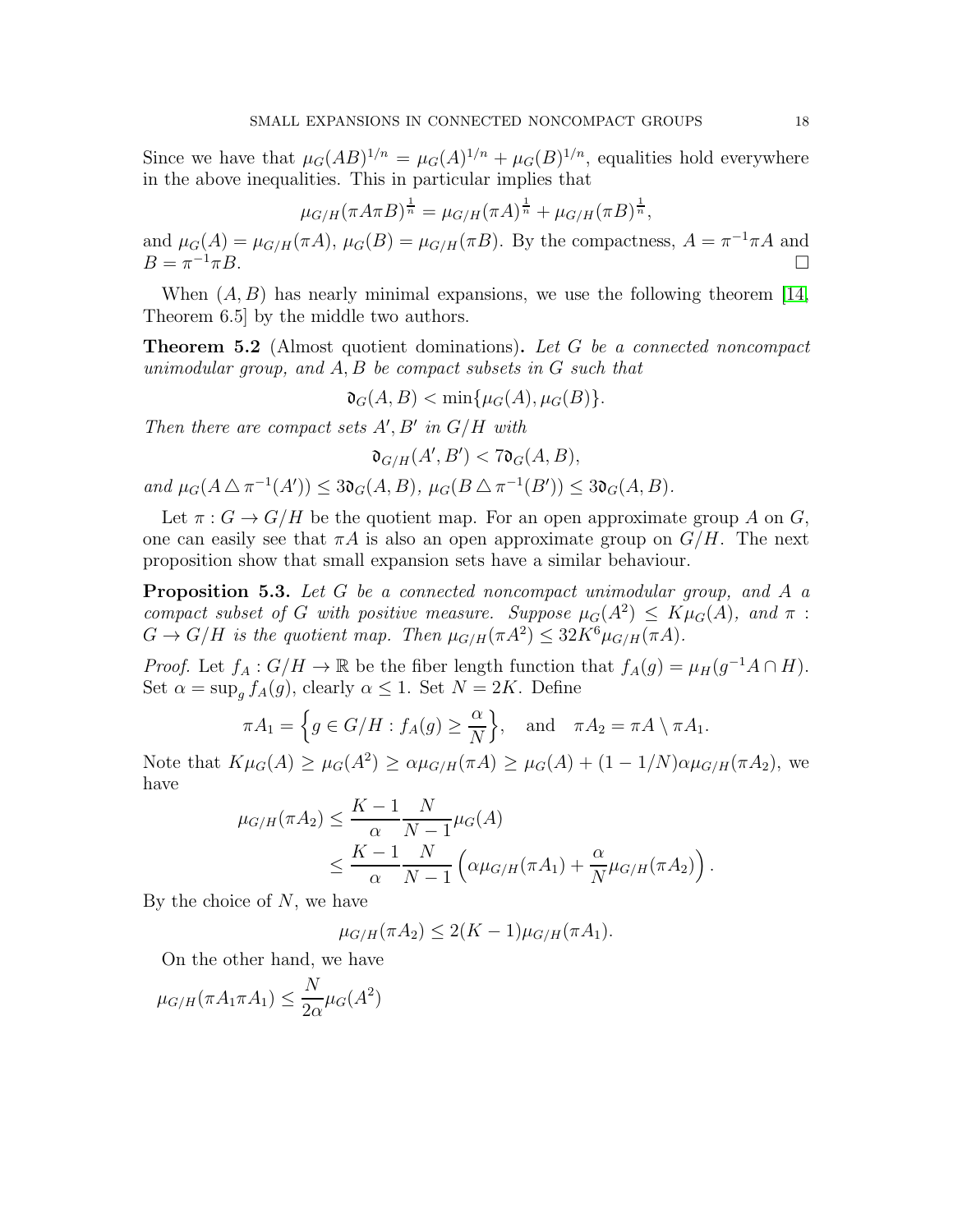$$
\leq \frac{KN}{2\alpha} \left( \alpha \mu_{G/H}(\pi A_1) + \frac{\alpha}{N} \mu_{G/H}(\pi A_2) \right) \leq K(2K-1) \mu_{G/H}(\pi A_1).
$$

For  $\mu_{G/H}(\pi A \pi A_1)$  and  $\mu_{G/H}(\pi A_1 \pi A)$ , we have the following estimate

$$
\max{\mu_{G/H}(\pi A \pi A_1), \mu_{G/H}(\pi A_1 \pi A)} \leq \frac{N}{\alpha} \mu_G(A^2)
$$
  

$$
\leq \frac{KN}{\alpha} \left( \alpha \mu_{G/H}(\pi A_1) + \frac{\alpha}{N} \mu_{G/H}(\pi A_2) \right)
$$
  

$$
\leq 2K(2K-1) (\mu_{G/H}(\pi A_1) \mu_{G/H}(\pi A))^{\frac{1}{2}}.
$$

Let d be the Ruzsa distance defined in [\(5\)](#page-11-0). Hence  $d(\pi A_1, (\pi A_1)^{-1}) \leq 2 \log K(2K-1)$ , and  $\max\{d(\pi A_1, (\pi A)^{-1}), d(\pi A, (\pi A_1)^{-1})\} \leq 2 \log 2K(2K - 1)$ . Using Lemma [4.1,](#page-11-1)

$$
d(\pi A, (\pi A)^{-1}) \le d(\pi A, (\pi A_1)^{-1}) + d((\pi A_1)^{-1}, \pi A_1) + d(\pi A_1, (\pi A)^{-1})
$$
  
\n
$$
\le 2 \log 4K^3 (2K - 1)^3.
$$

This implies  $\mu_{G/H}(\pi A^2) \leq 32K^6\mu_{G/H}(\pi A)$ .

# 6. Minimal expansions in nonunimodular groups

In this section, we will study the sets with minimal expansions in nonunimodular groups. Suppose G is a nonunimodular group with  $BM(G) = 2$ , the Brunn– Minkowski inequality given in [\[15\]](#page-24-2) asserts that for any compact sets  $A, B$  one has

$$
\left(\frac{\nu_G(A)}{\nu_G(AB)}\right)^{\frac{1}{2}} + \left(\frac{\mu_G(B)}{\mu_G(AB)}\right)^{\frac{1}{2}} \le 1.
$$

Our main result in the section is the following theorem, which shows that the equality in the above inequality cannot hold under certain conditions.

<span id="page-18-0"></span>**Proposition 6.1.** Let G be a nonunimodular connected locally compact group with  $BM(G) = 2$ , and A is a compact subset of G with positive measure. Then

$$
\left(\frac{\nu_G(A)}{\nu_G(A^2)}\right)^{\frac{1}{2}} + \left(\frac{\mu_G(A)}{\mu_G(A^2)}\right)^{\frac{1}{2}} < 1.
$$

*Proof.* Note that G is nonunimodular. Let  $H = \ker \Delta_G$ , then  $G/H \cong \mathbb{R}^{>0}$ . As  $BM(G) = 2$ , we have  $BM(H) = 1$ . Let  $\mu_{\mathbb{R}}$  be a Haar measure on  $\mathbb{R}^{>0}$  with respect to multiplication. Set

$$
a = \min_{x \in A} \Delta_G(x), \quad b = \max_{x \in A} \Delta_G(x).
$$

Define the right and left fiber length functions  $G/H \to \mathbb{R}$ :

$$
r_A(g) = \mu_H(Ag^{-1} \cap H), \quad \ell_A(g) = \mu_H(g^{-1}A \cap H).
$$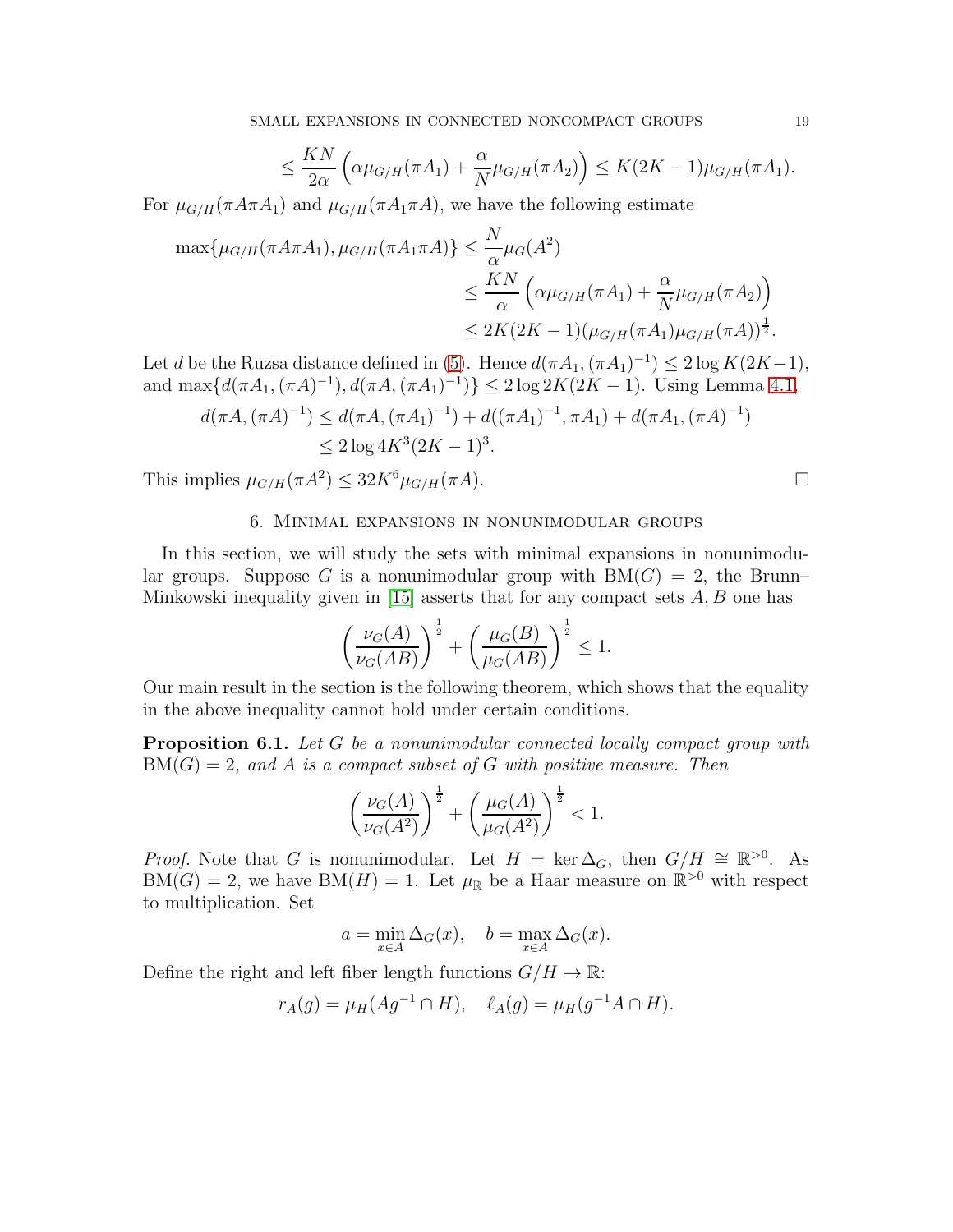In particular, we have  $\ell_A(g) = \Delta_G(g)^{-1} r_A(g)$ . We similarly define the right and left fiber length function for  $A^2$ . Note that for compact sets  $X_1, X_2 \subseteq H$ , and  $g_1, g_2 \in G$ ,  $X_1g_1g_2X_2 \subseteq g_1g_2H = Hg_1g_2$ . By Kemperman's inequality on H and Fact [2.3,](#page-5-0) we have

$$
\mu_H((g_1g_2)^{-1}X_1g_1g_2X_2) \ge \mu_H((g_1g_2)^{-1}X_1g_1g_2) + \mu_H(X_2)
$$
  
=  $\Delta_G((g_1g_2)^{-1})\mu_H(X_1) + \mu_H(X_2),$ 

and

$$
\mu_H(X_1g_1g_2X_2(g_1g_2)^{-1}) \ge \mu_H(X_1) + \mu_H(g_1g_2X_2(g_1g_2)^{-1})
$$
  
=  $\mu_H(X_1) + \Delta_G(g_1g_2)\mu_H(X_2)$ .

Therefore, we have

$$
\nu_G(A^2) = \int_{G/H} r_{A^2}(g) d\mu_{\mathbb{R}}(g)
$$
  
\n
$$
\geq \int_{G/H} r_{A^2}(g^2) \mathbb{1}_{\text{supp}(r_A)}(g) d\mu_{\mathbb{R}}(g^2)
$$
  
\n
$$
\geq 2 \int_{G/H} r_A(g) + \Delta_G(g^2) \ell_A(g) d\mu_{\mathbb{R}}(g).
$$

Similarly,

$$
\mu_G(A^2) = \int_{G/H} \ell_{A^2}(g) d\mu_{\mathbb{R}}(g)
$$
  
 
$$
\geq 2 \int_{G/H} \Delta_G(g^2)^{-1} r_A(g) + \ell_A(g) d\mu_{\mathbb{R}}(g).
$$

Thus by Hölder's inequality, we get

$$
\begin{split}\n&\left(\frac{\nu_G(A)}{\nu_G(A^2)}\right)^{\frac{1}{2}} + \left(\frac{\mu_G(A)}{\mu_G(A^2)}\right)^{\frac{1}{2}} \\
&\leq \left(\frac{1}{2 + \frac{2\int \Delta_G(g^2)\ell_A(g)\,d\mu_{\mathbb{R}}}{\nu_G(A)}}\right)^{\frac{1}{2}} + \left(\frac{1}{2 + \frac{2\int \Delta_G(g^2)^{-1}r_A(g)\,d\mu_{\mathbb{R}}}{\mu_G(A)}}\right)^{\frac{1}{2}} \\
&\leq \frac{\int \Delta_G(g)\ell_A(g)\,d\mu_{\mathbb{R}}}{\int \Delta_G(g)\ell_A(g)\,d\mu_{\mathbb{R}} + \int \Delta_G(g)^2\ell_A(g)\,d\mu_{\mathbb{R}} + \frac{\int \ell_A(g)\,d\mu_{\mathbb{R}}}{\int \ell_A(g)\,d\mu_{\mathbb{R}} + \int \Delta_G(g)^{-1}\ell_A(g)\,d\mu_{\mathbb{R}}}.\n\end{split}
$$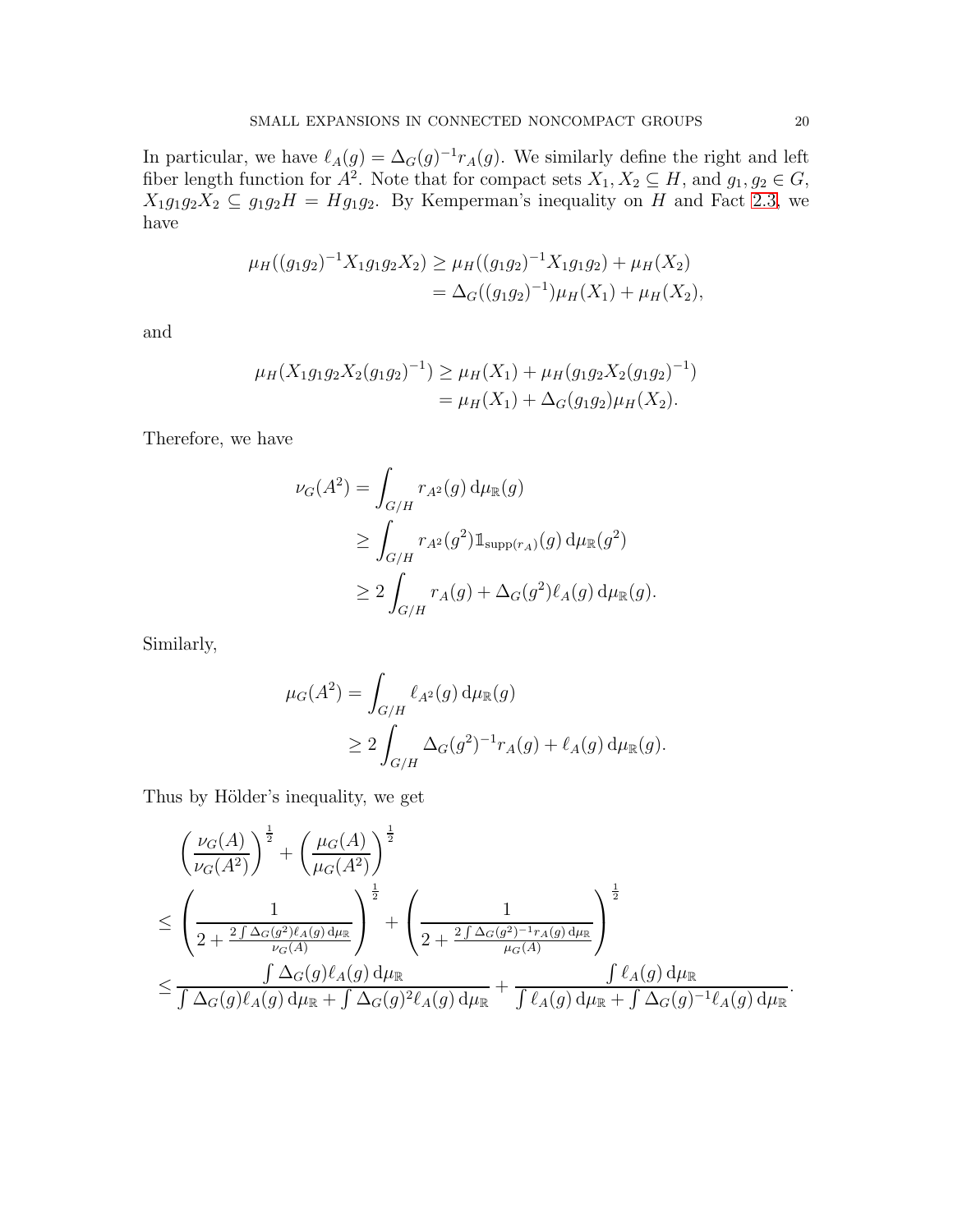# <span id="page-20-1"></span>Note that the last line of the above inequalities can be written as (12)

$$
\left(\int \ell_A(g) d\mu_{\mathbb{R}} \int \Delta_G(g) \ell_A(g) d\mu_{\mathbb{R}} + \int \Delta_G(g)^{-1} \ell_A(g) d\mu_{\mathbb{R}} \int \Delta_G(g) \ell_A(g) d\mu_{\mathbb{R}} + \int \ell_A(g) d\mu_{\mathbb{R}} \int \Delta_G(g) \ell_A(g) d\mu_{\mathbb{R}}\right)
$$
  
+ 
$$
\int \ell_A(g) d\mu_{\mathbb{R}} \int \Delta_G(g)^2 \ell_A(g) d\mu_{\mathbb{R}} + \int \ell_A(g) d\mu_{\mathbb{R}} \int \Delta_G(g) \ell_A(g) d\mu_{\mathbb{R}} \right)
$$
  
- 
$$
\left(\int \ell_A(g) d\mu_{\mathbb{R}} \int \Delta_G(g) \ell_A(g) d\mu_{\mathbb{R}} + \int \Delta_G(g)^{-1} \ell_A(g) d\mu_{\mathbb{R}} \int \Delta_G(g) \ell_A(g) d\mu_{\mathbb{R}} + \int \ell_A(g) d\mu_{\mathbb{R}} \int \Delta_G(g)^2 \ell_A(g) d\mu_{\mathbb{R}}\right)^{-1}
$$
  
Using Hölder's inequality again, we have

Using Hölder's inequality again, we have

<span id="page-20-3"></span>(13) 
$$
\int_{G/H} \Delta_G(g) \ell_A(g) d\mu_{\mathbb{R}} \int_{G/H} \ell_A(g) d\mu_{\mathbb{R}}
$$

$$
\leq \left( \int_{G/H} \Delta_G(g)^2 \ell_A(g) d\mu_{\mathbb{R}} \right)^{\frac{2}{3}} \left( \int_{G/H} \Delta_G(g)^{-1} \ell_A(g) d\mu_{\mathbb{R}} \right)^{\frac{1}{3}}
$$

$$
\cdot \left( \int_{G/H} \Delta_G(g)^2 \ell_A(g) d\mu_{\mathbb{R}} \right)^{\frac{1}{3}} \left( \int_{G/H} \Delta_G(g)^{-1} \ell_A(g) d\mu_{\mathbb{R}} \right)^{\frac{2}{3}}
$$

$$
= \int_{G/H} \Delta_G(g)^2 \ell_A(g) d\mu_{\mathbb{R}} \int_{G/H} \Delta_G(g)^{-1} \ell_A(g) d\mu_{\mathbb{R}}.
$$

Together with [\(12\)](#page-20-1), this implies that

(14) 
$$
\left(\frac{\nu_G(A)}{\nu_G(A^2)}\right)^{\frac{1}{2}} + \left(\frac{\mu_G(A)}{\mu_G(A^2)}\right)^{\frac{1}{2}} \le 1.
$$

In particular, when the equality holds in [\(14\)](#page-20-2), equalities hold in all the inequalities in this proof. In particular, equality holds in [\(13\)](#page-20-3) implies that  $\Delta_G(g)$  is a constant for almost all  $g \in \text{supp}\ell_A$ , which implies  $a = b$ . As G is connected, ker  $\Delta_G$  is not open, this contradicts the fact that A has positive measure.  $\Box$ 

## <span id="page-20-2"></span>7. Proof of the main theorems

Our first theorem is the asymmetric version of Theorem [1.1:](#page-1-0)

<span id="page-20-0"></span>**Theorem 7.1.** Let G be a connected noncompact locally compact group,  $\mu$  is a left Haar measure, and  $\nu$  is a right Haar measure on G. Suppose  $A, B$  are compact subsets of G of positive measures, and

$$
d(A, B^{-1}) < \log K,
$$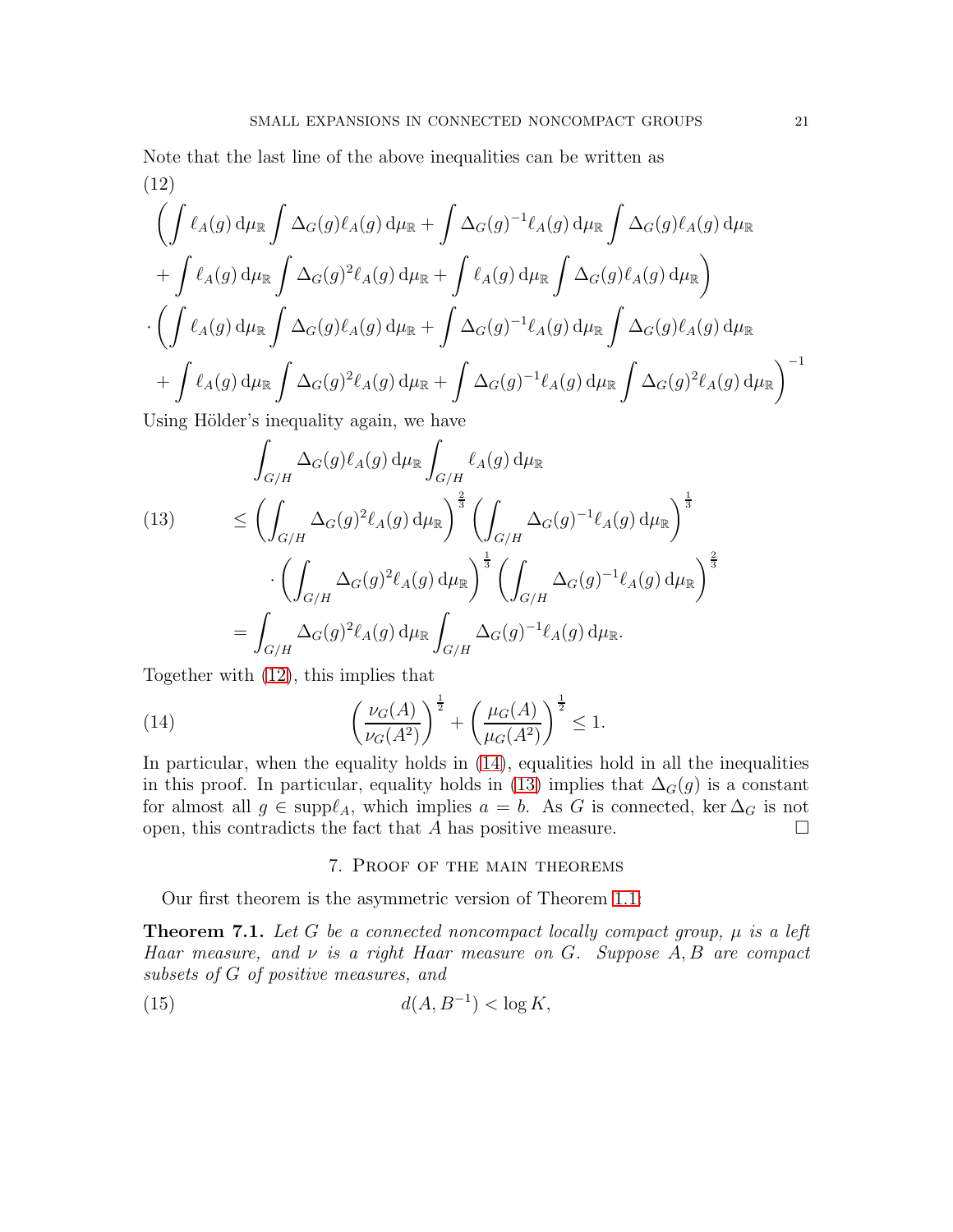where d is the nonunimodular Ruzsa distance defined in [\(5\)](#page-11-0). Then there is a continuous surjective group homomorphism  $\chi : G \to L$  with compact kernel, where L is a connected Lie group of dimension at most  $\lfloor \log K/2 \rfloor (1 + \lfloor \log K/2 \rfloor)/2$ , and an open  $64K^{12}$ -approximate group X of G', and A can be covered by at most  $33K^{12}$ left translations of  $\chi^{-1}(X)$ , B can be covered by at most 33K<sup>12</sup> right translations of  $\chi^{-1}(X)$ . Moreover, if  $A = B$  and G is unimodular, with  $A' = \chi(A)$ , we have  $\mu_L((A')^2) \leq 32K^3 \mu_L(A').$ 

*Proof.* As  $d(A, B^{-1}) < \log K$ , we have

$$
\left(\frac{\nu_G(A)}{\nu_G(AB)}\right)^{\frac{2}{\log K}} + \left(\frac{\mu_G(B)}{\mu_G(AB)}\right)^{\frac{2}{\log K}} \ge \left(K\frac{\nu_G(A)\mu_G(B)}{\nu_G(AB)\mu_G(AB)}\right)^{\frac{1}{\log K}} \ge 1,
$$

which implies that  $BM(G) \geq \lceil \log K/2 \rceil$ . Hence by Theorem [3.9,](#page-9-2) there is a continuous surjective group homomorphsim  $\chi : G \to L$  with compact kernel, and L is a connected Lie group satisfying

$$
\dim(L) \le \frac{\lfloor \log K/2 \rfloor (1 + \lfloor \log K/2 \rfloor)}{2}.
$$

By Theorem [4.6,](#page-14-1) there is a  $64K^{12}$  open approximate group H of G, such that  $A \subseteq \Omega H$  and  $B \subseteq H\Omega$  for some finite set  $\Omega$  of cardinality at most  $33K^{12}$ . Let  $X = \chi(H)$ . It is easy to see that X is the desired 64K<sup>12</sup>-approximate group. When  $A = B$  the desired conclusion follows from Proposition [5.3.](#page-17-0)

Next, we prove the nearly minimal measure expansions result:

*Proof of Theorem [1.4.](#page-2-0)* By Theorem [3.12,](#page-10-0) G is unimodular, and there is a surjective continuous group homomorphism  $\chi : G \to \mathbb{R}$  with compact kernel. We first consider the case when  $\mu_G(AB) = \mu_G(A) + \mu_G(B)$ . By Theorem [5.1,](#page-15-0) there are compact sets  $X, Y \subseteq \mathbb{R}$  with  $\mu_{\mathbb{R}}(X + Y) = \mu_{\mathbb{R}}(X) + \mu_{\mathbb{R}}(Y)$ , such that

$$
\mu_G(A) = \mu_{\mathbb{R}}(X), \quad \mu_G(B) = \mu_{\mathbb{R}}(Y),
$$

and  $A \subseteq \chi^{-1}(X)$ ,  $B \subseteq \chi^{-1}(Y)$ . By Fact [2.5,](#page-5-1) there are compact intervals  $I, J \subseteq \mathbb{R}$ , such that  $X = I$  and  $Y = J$ . Hence  $A \subseteq \chi^{-1}(I)$  and  $B \subseteq \chi^{-1}(J)$ , this proves statement (ii).

Now we prove statement (i). By Theorem [5.2,](#page-17-1) there are compact sets  $X, Y \subseteq \mathbb{R}$ , with

$$
\mu_G(A \bigtriangleup \chi^{-1}(X)) \le 3\mathfrak{d}(A, B), \quad \mu_G(B \bigtriangleup \chi^{-1}(Y)) \le 3\mathfrak{d}(A, B),
$$

and

$$
\mathfrak{d}_{\mathbb{R}}(X,Y) \leq 7\mathfrak{d}_{G}(A,B).
$$

We choose  $c = 1/20$ , and assume that  $\mathfrak{d}_G(A, B) < 1/20 \min{\{\mu_G(A), \mu_G(B)\}}$ . Hence  $\mathfrak{d}_{\mathbb{R}}(X, Y) <$ 1  $\frac{1}{2} \min{\{\mu_G(A), \mu_G(B)\}} \le \min{\{\mu_{\mathbb{R}}(X), \mu_{\mathbb{R}}(Y)\}}.$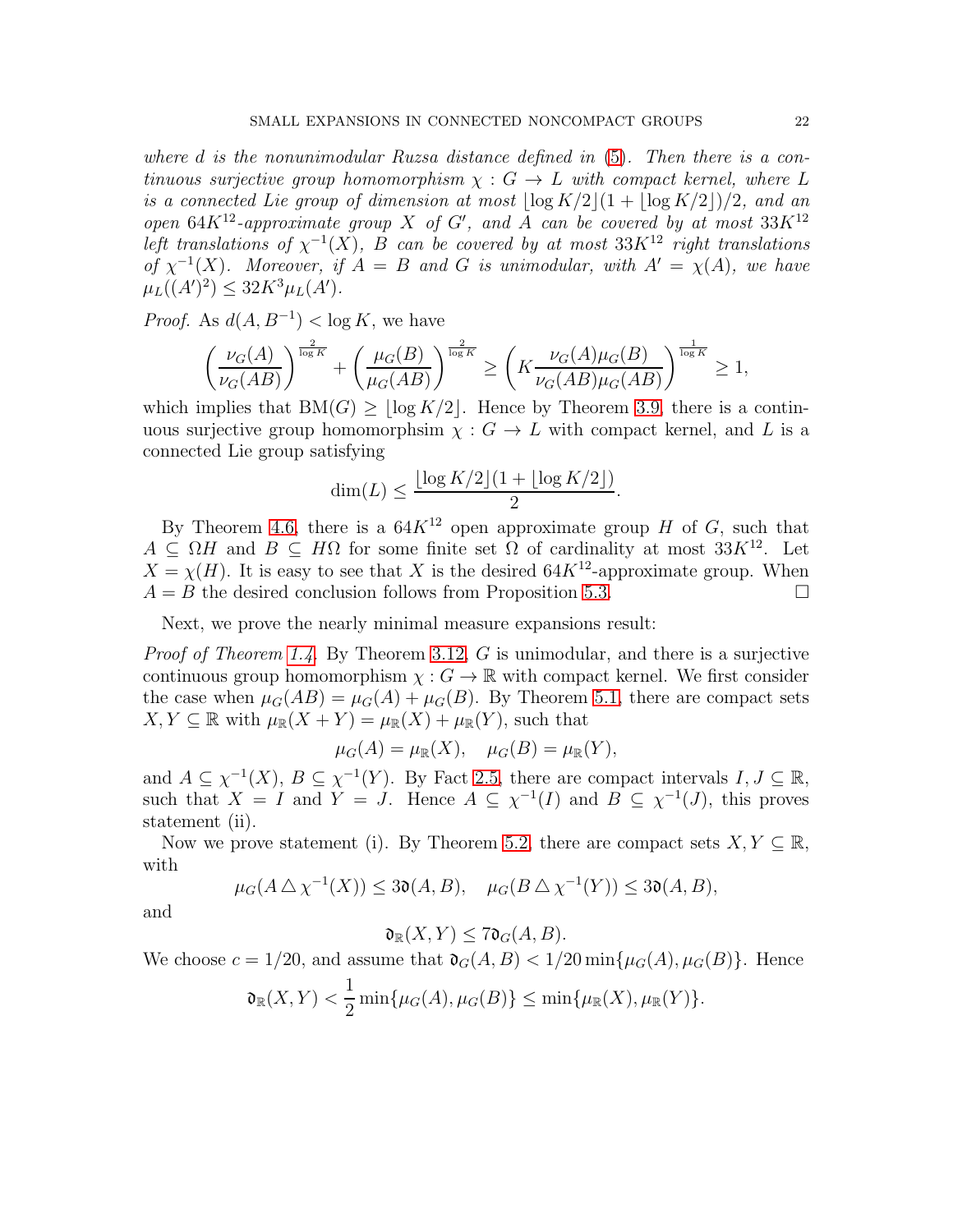Then using Fact [2.5,](#page-5-1) there are intervals  $I'', J'' \subseteq \mathbb{R}$  with  $\mu_{\mathbb{R}}(I'') \leq \mu_{\mathbb{R}}(X+Y) - \mu_{\mathbb{R}}(Y)$ and  $\mu_{\mathbb{R}}(J'') \leq \mu_{\mathbb{R}}(X+Y) - \mu_{\mathbb{R}}(X)$ . In particular, by choosing subintervals, there are intervals  $I', J' \subseteq \mathbb{R}$  with  $\mu_{\mathbb{R}}(I') = \mu_{\mathbb{R}}(X), \mu_{\mathbb{R}}(J') = \mu_{\mathbb{R}}(Y)$ , and

 $\mu_{\mathbb{R}}(I' \triangle X) \leq \mathfrak{d}_{\mathbb{R}}(X,Y) \quad \mu_{\mathbb{R}}(J' \triangle Y) \leq \mathfrak{d}_{\mathbb{R}}(X,Y).$ 

Let  $g \in A \setminus \chi^{-1}(I')$ . Suppose the distance between  $\chi(g)$  and I' in R is strictly greater than  $50\mathfrak{d}_{G}(A, B)$ . We then have

$$
\mu_{\mathbb{R}}(\chi(g)\chi(B)\setminus I'\chi(B)) \ge 50\mathfrak{d}_{G}(A,B) - \mu_{\mathbb{R}}(J\setminus\chi(B)) \ge 40\mathfrak{d}_{G}(A,B).
$$

This implies that  $\mu_G(gB \setminus \chi^{-1}(I')\chi^{-1}(J')) \geq 30\mathfrak{d}_G(A, B)$ . Therefore,

$$
\mu_G(AB) \ge \mu_G((\chi^{-1}(I') \cap A)(\chi^{-1}(J') \cap B)) + \mu_G(gB \setminus \chi^{-1}(I')\chi^{-1}(J'))
$$
  
 
$$
\ge \mu_G(A) + \mu_G(B) - 200\sigma(A, B) + 300\sigma(A, B),
$$

and this is a contradiction. Thus there are intervals  $I \supseteq I'$ ,  $J \subseteq J'$  in  $\mathbb{R}$ , such that

$$
\max\{\mu_{\mathbb{R}}(I)-\mu_{\mathbb{R}}(I'),\mu_{\mathbb{R}}(J)-\mu_{\mathbb{R}}(J')\}<100\mathfrak{d}_{G}(A,B),
$$

and  $A \subseteq \chi^{-1}(I), B \subseteq \chi^{-1}$  $(J).$ 

Before state the next result, we first introduce the following definition.

**Definition 7.2** (Interval progressions). We say a compact set X is an *interval pro*gression on G if there is a surjective continuous group homomorphism  $\chi : G \to \mathbb{R}$ with compact kernel, and  $X = \chi^{-1}(I + P)$ , where I is a compact interval, and P is a generalized arithmetic progression.

<span id="page-22-0"></span>**Theorem 7.3** (Measure expansions at most 4 in noncompact groups). Let G be a connected noncompact locally compact group,  $\mu$  a left Haar measure, and  $\nu$  a right Haar measure on G. Suppose A is a compact subset of G of positive measure, and

(16) 
$$
\left(\frac{\nu(A)}{\nu(A^2)}\right)^{\frac{1}{2}} + \left(\frac{\mu(A)}{\mu(A^2)}\right)^{\frac{1}{2}} \ge 1,
$$

Then G is unimodular, and one of the followings happens:

- <span id="page-22-1"></span>(i) There is a continuous surjective group homomorphism  $\chi : G \to \mathbb{R}$  with compact kernel. Let c be the constant in Theorem [1.4.](#page-2-0) If  $c\mu(A) \leq \mathfrak{d}_G(A, A) \leq 2\mu(A)$ , A is covered by an interval progression  $\chi^{-1}(I+P)$ , where  $\dim P = O(1)$  and  $\mu_{\mathbb{R}}(I+P) = O(1)\mu_G(A)$ . If  $\mathfrak{d}_G(A, A) < c\mu(A)$ , then we are in the case covered by Theorem [1.4.](#page-2-0)
- (ii) The equality holds in [\(16\)](#page-22-1), and there is a continuous surjective group homomorphism  $\chi: G \to H$  with compact kernel, where H is either  $\mathbb{R}^2$ , or  $\mathbb{R}^2 \rtimes \mathbb{T}$ , or  $PSL_2(\mathbb{R})$ , or  $SL_2(\mathbb{R})$ . Moreover,  $\chi(A)$  satisfies

$$
\mu_H(\chi(A)^2) = 4\mu_H(\chi(A))
$$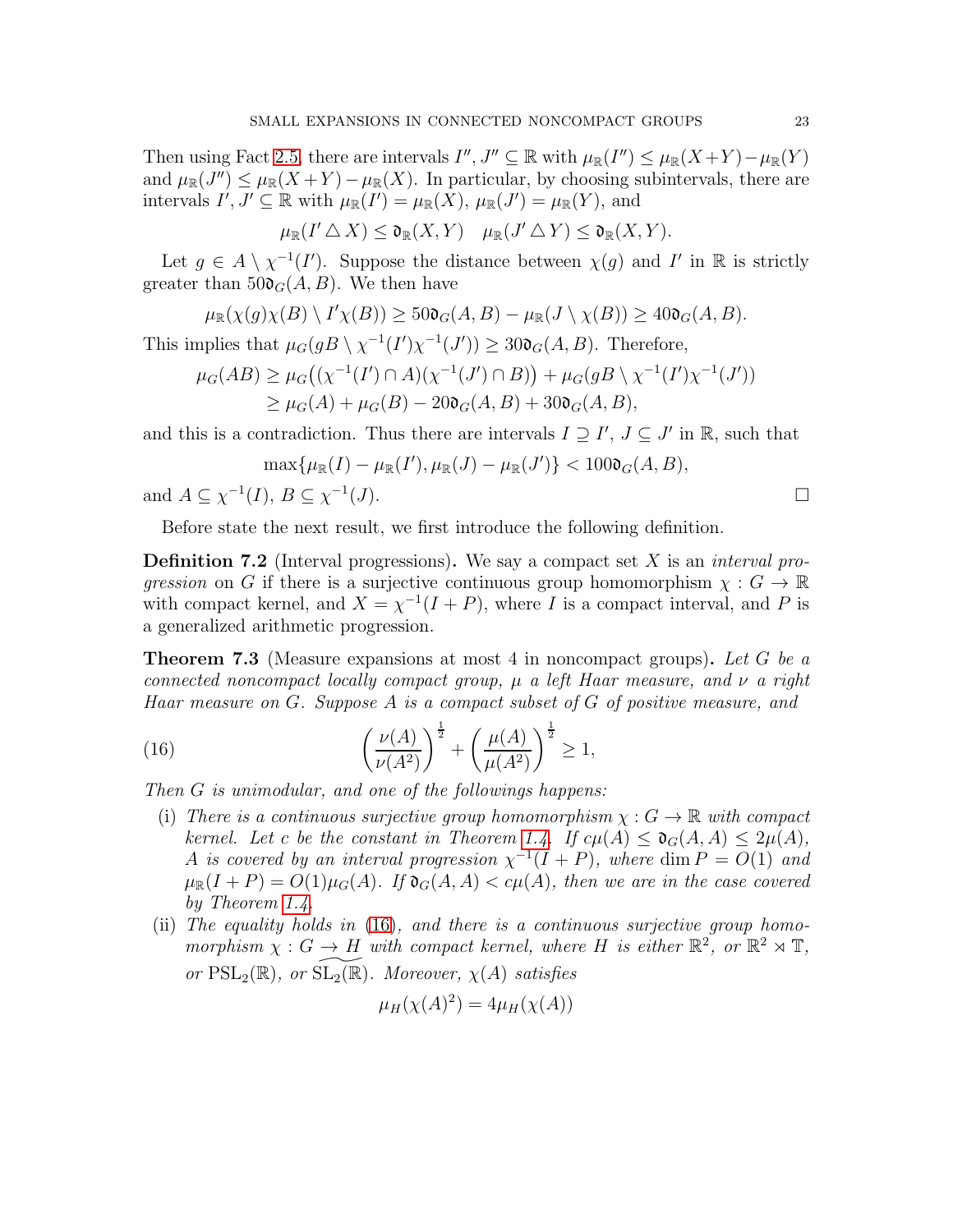where  $\mu_H$  is a left Haar measure on H.

*Proof.* Inequality [\(16\)](#page-22-1) implies that  $BM(G) \leq 2$ . By Theorem [3.12,](#page-10-0) there is a continuous surjective group homomorphism mapping  $G$  to a Lie group  $N$  with compact kernel, where N can only be  $\mathbb{R}$ ,  $\mathbb{R}^2$ ,  $\mathbb{R}^2 \rtimes \mathbb{T}$ ,  $PSL_2(\mathbb{R})$ ,  $\widetilde{SL_2(\mathbb{R})}$ , and the  $ax + b$  group.

We first consider the case when  $BM(G) = 1$ . Let  $\chi : G \to \mathbb{R}$  be a continuous surjective group homomorphism with compact kernel, and let  $X = \chi(A)$ . By Propo-sition [5.3,](#page-17-0)  $\mu_{\mathbb{R}}(X^2) \leq K \mu_{\mathbb{R}}(X)$  for some  $K \leq 2^{17}$ . The structural result on X follows from the fact that there are arbitrarily dense subgroups of  $\mathbb R$  isomorphic to  $\mathbb Z$ . Then one can approximate any open set by a set of the form  $Y + I$  where Y is contained in some such subgroup and  $I$  is a small interval in  $\mathbb R$ . The structure of  $Y$  comes from the Freiman theorem. See [\[24,](#page-24-5) Proposition 7.1] for details. This proves (i).

Finally we assume that  $BM(G) = 2$ . Proposition [6.1](#page-18-0) implies that G is unimodular. Hence N cannot be the  $ax + b$  group. The desired conclusion follows from Theorem [5.1.](#page-15-0) This proves (ii).  $\square$ 

### **REFERENCES**

- <span id="page-23-7"></span>1. Nicolas Bourbaki, General topology. Chapters 1–4, Elements of Mathematics (Berlin), Springer-Verlag, Berlin, 1998, Translated from the French, Reprint of the 1989 English translation. MR 1726779
- <span id="page-23-8"></span>2.  $\_\_\_\_\$ , Integration. II. Chapters  $\gamma$ -9, Elements of Mathematics (Berlin), Springer-Verlag, Berlin, 2004, Translated from the 1963 and 1969 French originals by Sterling K. Berberian. MR 2098271
- <span id="page-23-2"></span>3. Pietro Kreitlon Carolino, The Structure of Locally Compact Approximate Groups, ProQuest LLC, Ann Arbor, MI, 2015, Thesis (Ph.D.)–University of California, Los Angeles. MR 3438951
- <span id="page-23-5"></span>4. Michael Christ and Marina Iliopoulou, Inequalities of Riesz-Sobolev type for compact connected abelian groups, to appear at Amer. J. Math. (2021).
- <span id="page-23-9"></span><span id="page-23-1"></span>5. Arturo Rodríguez Fanlo, On piecewise hyperdefinable groups, arXiv:2011.11669 (2021).
- 6. Gerald B. Folland, A course in abstract harmonic analysis, Studies in Advanced Mathematics, CRC Press, Boca Raton, FL, 1995. MR 1397028
- <span id="page-23-6"></span><span id="page-23-0"></span>7. Andrew M. Gleason, Groups without small subgroups, Ann. of Math. (2) 56 (1952), 193–212. MR 49203
- 8. Ben Green and Imre Z. Ruzsa, Freiman's theorem in an arbitrary abelian group, J. Lond. Math. Soc. (2) 75 (2007), no. 1, 163–175. MR 2302736
- <span id="page-23-4"></span>9. John T. Griesmer, Semicontinuity of structure for small sumsets in compact abelian groups, Discrete Anal. (2019), Paper No. 18, 46. MR 4042161
- <span id="page-23-10"></span>10. Joachim Hilgert and Karl-Hermann Neeb, *Structure and geometry of Lie groups*, Springer Monographs in Mathematics, Springer, New York, 2012. MR 3025417
- <span id="page-23-3"></span>11. Ehud Hrushovski, Stable group theory and approximate subgroups, J. Amer. Math. Soc. 25 (2012), no. 1, 189–243. MR 2833482
- <span id="page-23-11"></span>12. Nathan Jacobson, Lie algebras, Interscience Tracts in Pure and Applied Mathematics, No. 10, Interscience Publishers (a division of John Wiley & Sons), New York-London, 1962. MR 0143793